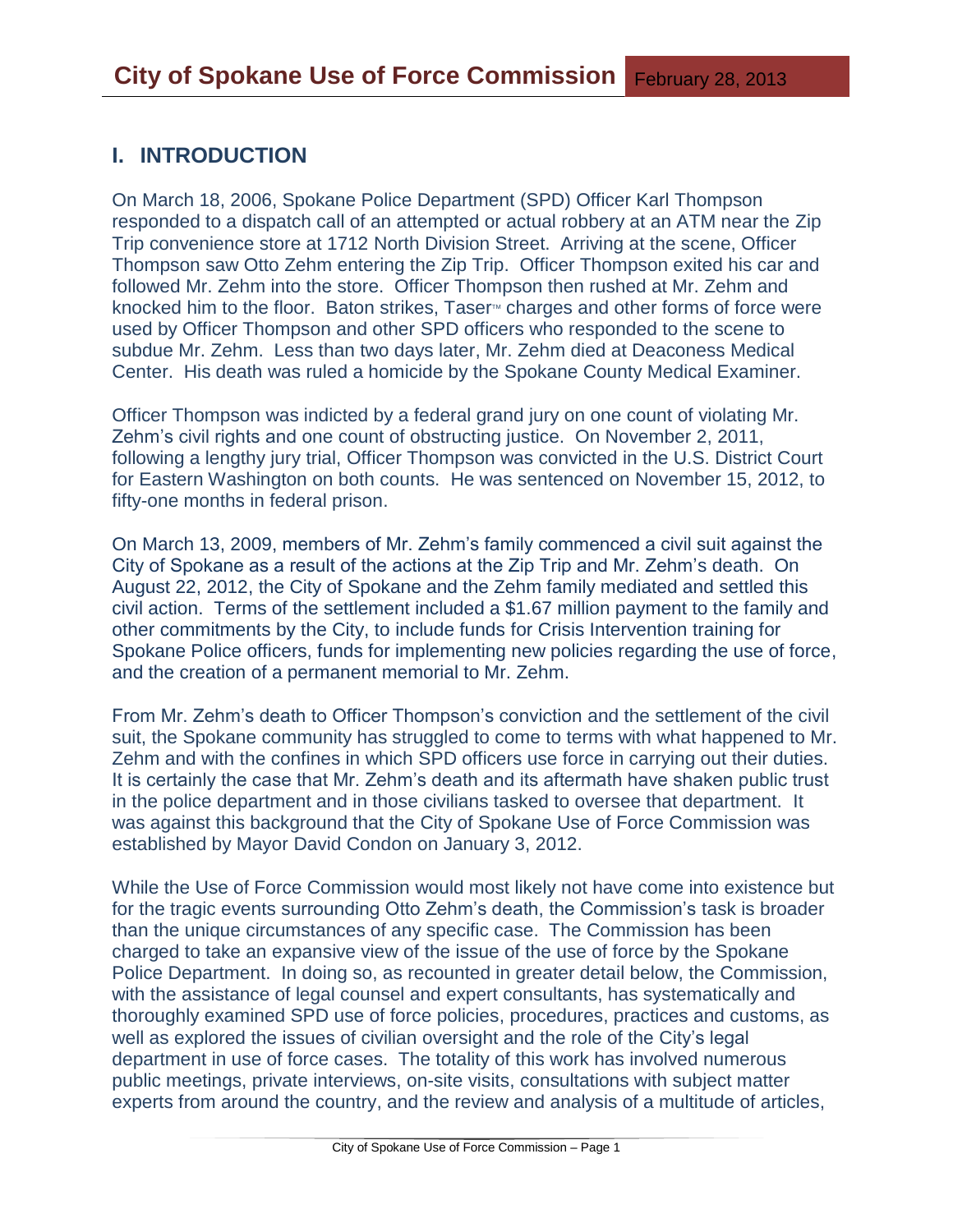records, policies, cases, web pages, and reports. Throughout this work, notwithstanding that the body was not formed as the "Zehm Commission", each member of the Commission has remained cognizant of the fact that a core purpose of our work is to help avoid future tragedies like what happened to Otto Zehm.

In presenting this report and the Commission's recommendations, it is important to note at the outset that no one occurrence defines the Spokane Police Department, its members or its service to the citizens of Spokane. The Department is comprised of approximately 275 uniformed officers (with an authorized strength of 295) and nearly 100 civilian employees. Each of the department's members is responsible to perform his or her role in the most professional and legally correct manner. Each is responsible for their personal contribution to the department's public service mission and to the safety of the City and its citizens. And, each is responsible for the overall reputation and credibility of the department in the City of Spokane.

The Commission's members thank the officers and civilian employees of the SPD for their service to this community. Their efforts, which are often not seen or recognized publicly, involve the ability to make difficult and fast decisions in challenging circumstances, the need to pay ever vigilant attention to fairness, and the resilience of spirit to not be bogged down by the conditions they encounter on a daily basis.

The SPD and those who serve the City in other capacities are part of ever changing institutions. At the time of Otto Zehm's death, Jim Nicks was the Acting Chief of Police and Dennis Hession was the Mayor of Spokane. In July of 2007 Anne Kirkpatrick became the Chief of Police and she served in this role until the end of 2011, with most of that time occurring under the administration of Mayor Mary Verner. David Condon was sworn into the Mayor's office on January 1, 2012, and, shortly thereafter, he appointed Scott Stephens as Interim Chief of Police. Major Stephens served in that role until Frank Straub was recently sworn as Spokane's new Chief of Police. Across this same span of time, there have also been changes in the make-up of the Spokane City Council and in the Office of the City Attorney. Likewise, many new members have joined the uniformed services of the SPD and many have retired at the end of their careers.

The SPD's leaders and its officers, along with the political and administrative leadership of the City of Spokane, are responsible for continuously furthering the interest of public safety through constructive change and improvement. This obligation remains constant notwithstanding who is serving this City as Mayor, as Councilperson, as Chief of Police or as a patrol officer. The recommendations that follow are offered in the spirit of helping those who carry this obligation, as a matter of office or function, to better serve the citizens of Spokane.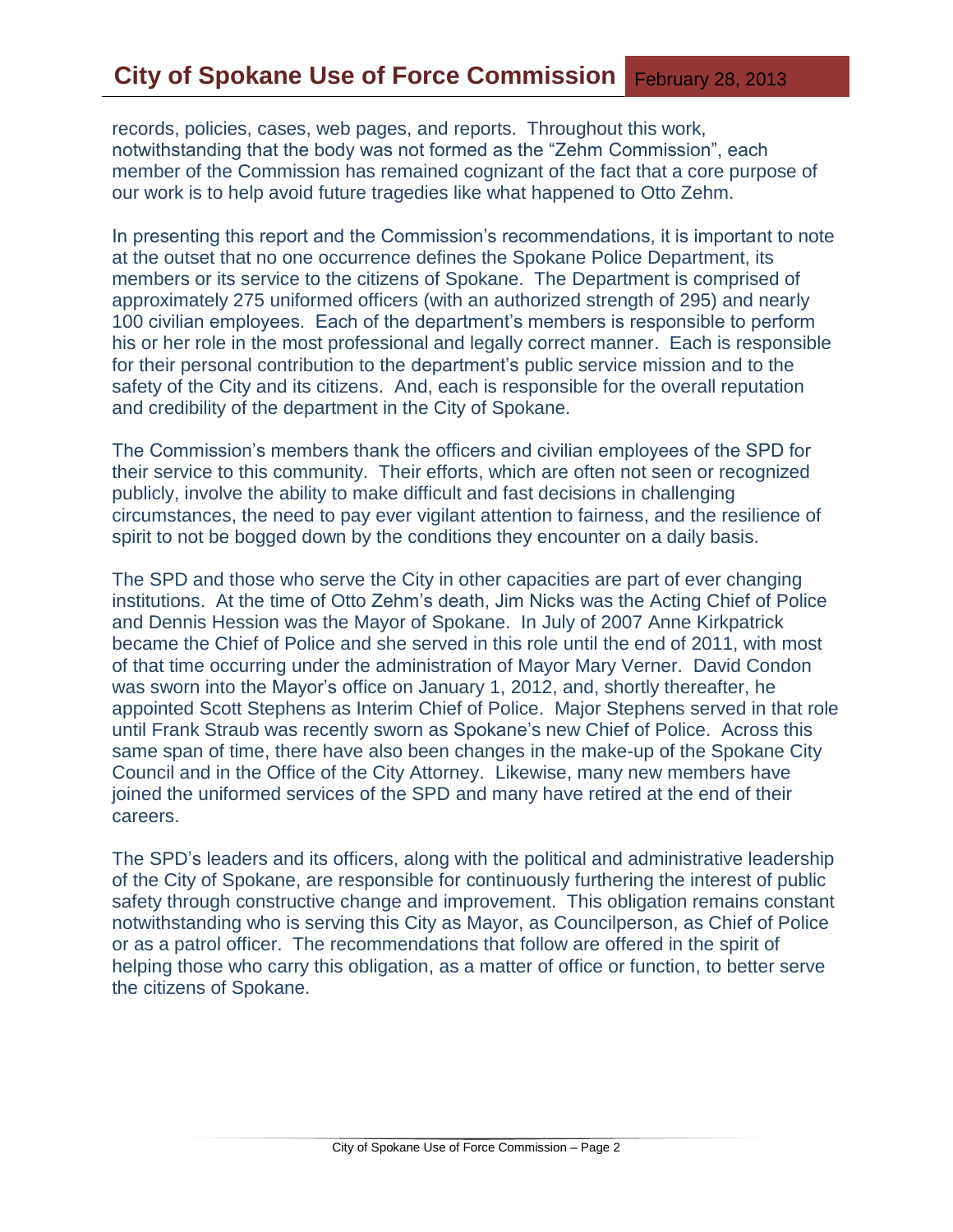# **II. ESTABLISHING THE COMMISSION**

The Use of Force Commission was formed on January 3, 2012, under City Charter provision Section 24(o) which grants the Mayor "the power to make investigation into the affairs of the City." Mayor Condon charged the Commission to review and make recommendations to his office regarding the SPD's use of force policies and practices, civilian oversight of the police department, and how city agencies respond to cases when it is claimed that a SPD officer has used excessive force. Mayor Condon explicitly affirmed that the Commission serves on behalf of the entire Spokane community free of influence by City administration, and that the Commission is at liberty to determine the specifics of what it includes in its recommendations. Acknowledging the role of the Otto Zehm case in the creation of the Use of Force Commission, Mayor Condon stated that the past must be considered in order to make meaningful change for the future and that public trust is not given - it must be earned.

Mayor Condon appointed the following individuals as members of the Commission:

- Earl F. Martin (Chair), Executive Vice President of Gonzaga University
- William D. Hyslop (Vice-Chair), principal in the Lukins & Annis, P.S., law firm
- Chief Justice (retired) Gerry L. Alexander, Washington State Supreme Court
- Ivan Bush, Equal Opportunity Officer (retired) for Spokane Public Schools
- Susan Hammond, RN, (former) Director of Outpatient and Psychology Services at Spokane Mental Health, a Division of Frontier Behavioral Health

(Complete bios of Commission members are at Appendix A)

On January 30, 2012, the Spokane City Council passed Resolution 2012-0013 in which it expressed support for the establishment of the Use of Force Commission.

# **III. COMMISSION ADMINISTRATION**

The Commission held nine public meetings between February 29 and June 28 during which it explored various topics related to its charge. It held two public meetings after release of its draft report on December 20, 2012, in order to gather public comment on that report. The Commission also met via phone conference and in person on numerous occasions to: coordinate future meetings; recap past meetings; discuss the current condition of the SPD and its many challenges and opportunities, and how it might be improved; and work on the Commission's report. The Commission reviewed many publications relevant to its charge (Appendix B) and the four Spokane based Commission members participated in ride-alongs with SPD officers. Additionally, Commission members, both individually and in numbers less than the full membership, interviewed persons who have knowledge of, or an interest in, the use of force by police departments. Examples of the latter include conversations with Spokane County Sheriff Ozzie Knezovich and various members of his staff, former Seattle Chief of Police Norm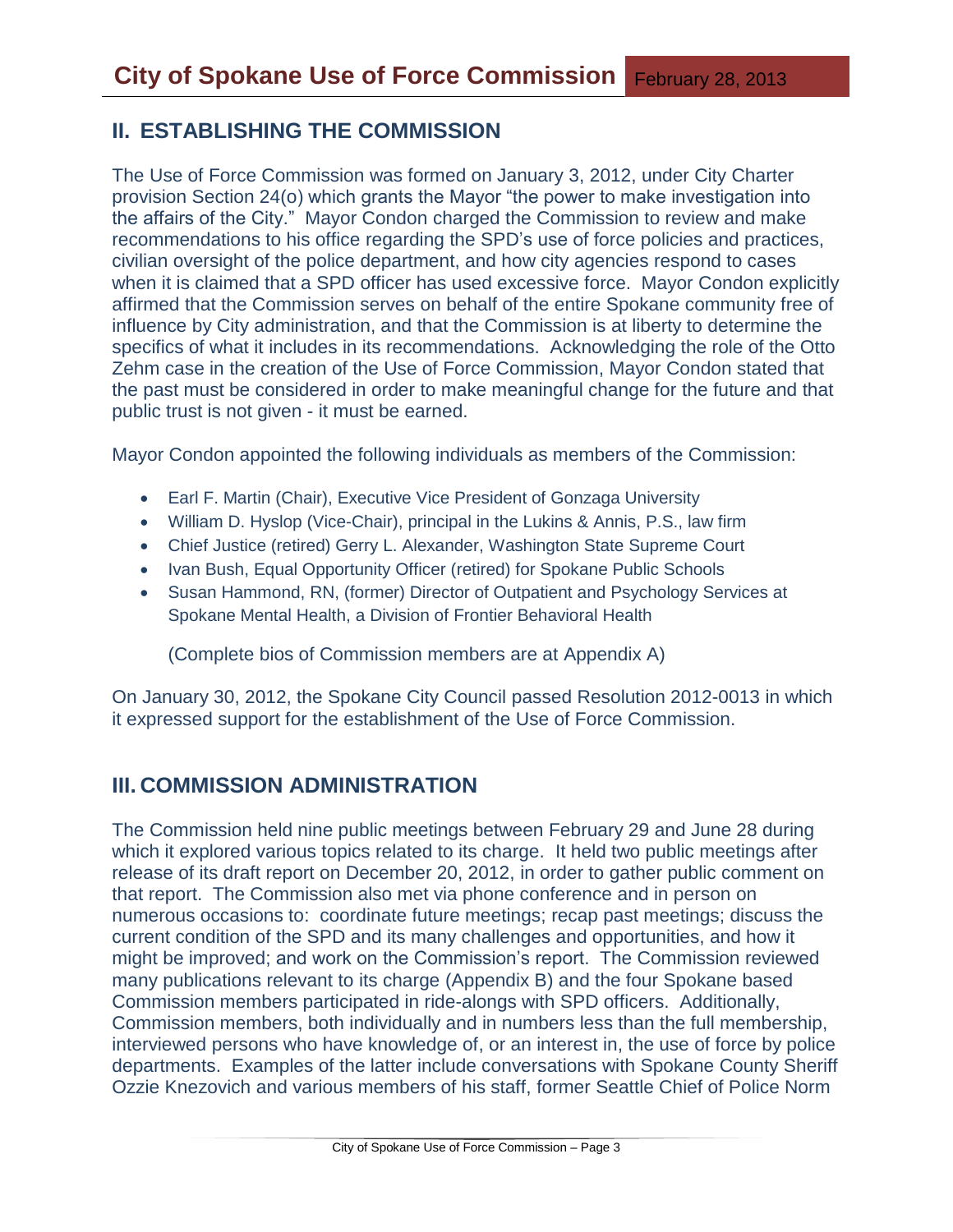Stamper, Director of Microsoft's Office of Legal Compliance-Investigations Sam Pailca, Lexipol Chief Executive Officer Gordon Graham, LEEDA –FBI Executive Director Tom Stone, Washington State Criminal Justice Training Commission Defensive Tactics/Firearms Program Manager Bob Bragg, ACLU Deputy Director for Washington Jennifer Shaw, former U.S. Attorney for the Eastern District of Washington James McDevitt, former SPD Interim Chief Scott Stephens, former SPD Chiefs of Police Anne Kirkpatrick and Roger Bragdon, and current SPD Chief of Police Frank Straub.

The Commission has been assisted in its work by three expert consultants, engaged through contracts with the City of Spokane. Stanley Schwartz, a principal in the law firm of Witherspoon – Kelley, served as the Commission's independent legal counsel. The Commission hired Mildred O'Linn, an expert in police civil liability and police training and tactics, to review the SPD use of force training program and Field Training Officer (FTO) program. Ms. O'Linn, a former police officer, is a partner in the law firm of Manning & Kass, Ellrod, Ramirez LLP in Los Angeles, California. The Commission also engaged Mike Gennaco to review the SPD use of force reporting program, the Internal Affairs protocols for investigating use of force cases, and the SPD Fatal Incident Protocols and Deadly Force Review Policy. Mr. Gennaco is a former U.S. Department of Justice attorney who now heads the Office of Independent Review (OIR) for Los Angeles County. The OIR is a civilian oversight group that was created by the LA County Board of Supervisors in 2001 to monitor the LA County Sheriff's Department and provide legal advice to ensure that allegations of officer misconduct involving the LASD are investigated in a thorough, fair, and effective manner. Mr. Gennaco was engaged through his consulting practice, OIR Group. He was assisted on the project by OIR Staff Attorney Cynthia L. Hernandez.

In the case of Ms. O'Linn and Mr. Gennaco, extensive reports have been filed on their respective areas of inquiry. *See* Appendixes C and D. In many instances, the material complied by Ms. O'Linn and Mr. Gennaco is incorporated directly into this report. Prime examples of this include the recommendations regarding SPD training improvements, certifying defensive tactics instructors, reforming the use of force reporting system, and improving investigatory practices. In regards to other matters raised by these two experts, although the Commission has chosen not to repeat their recommendations in its own report, it does not intend to signal in any way that these recommendations are lacking in significance. To the contrary, the entirety of both reports, particularly their recommendations for improvement, are forwarded to the SPD for its serious review and consideration. *See, e.g.,* Appendix D at 20-23 (*Canine Cases*). Finally, the Commission notes that the engagement of the consultants has already resulted in positive operational changes within the SPD. Just a few examples of this include modifications to Pre-FTO training procedures (Appendix C at 6), revisions to the annual in-service firearms training (*Id.* at 25), and efforts to create a more formalized annual training needs assessment consistent with SPD policy 208.5 (*Id.* at 32-33).

All of the Commission's nine fact gathering meetings were held in the Spokane City Council Chambers. Public notices were sent out prior to the meetings and time was reserved for public comment on each occasion. Every meeting was broadcast on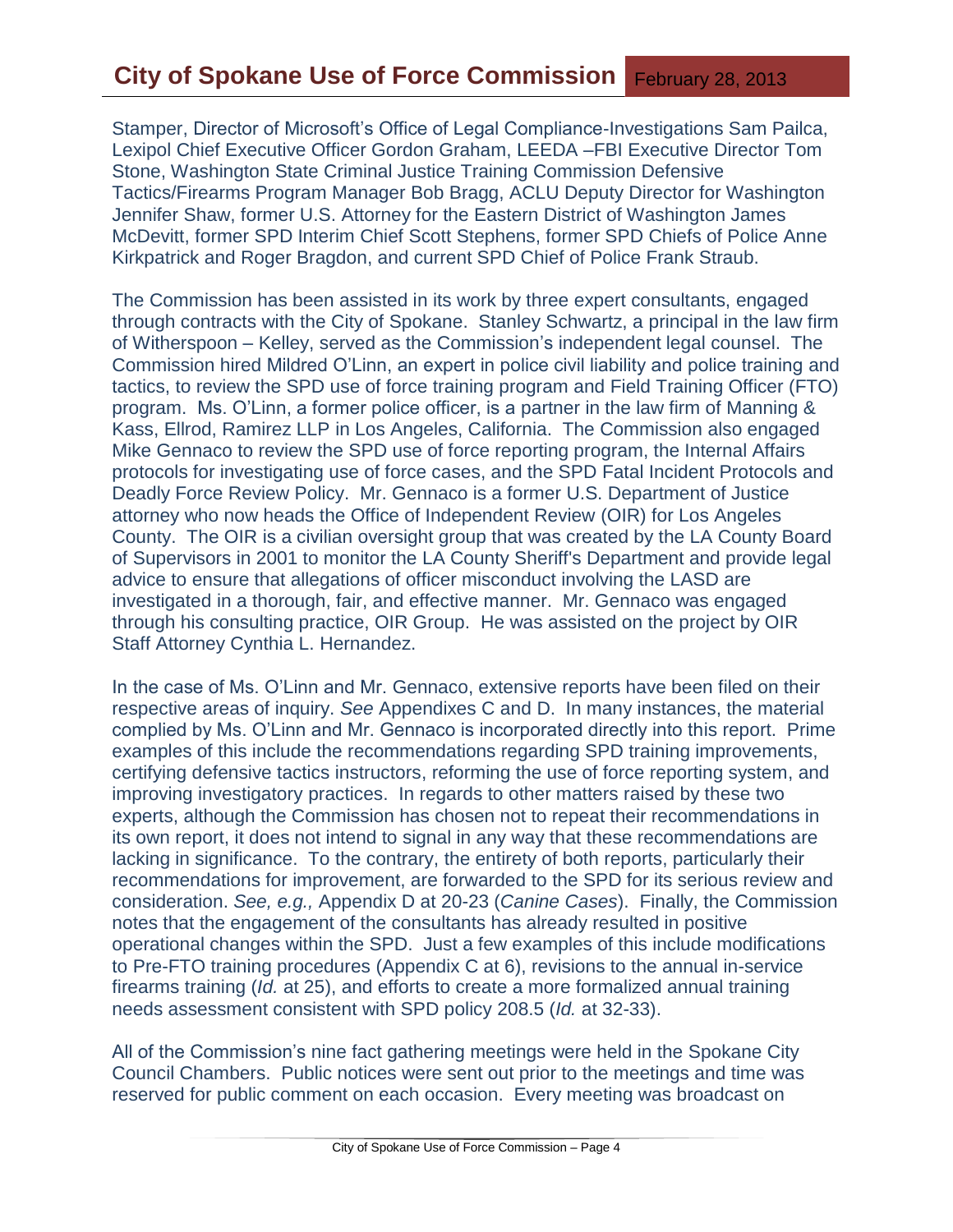Spokane City Channel 5 and the recordings of each were posted to the City Channel 5 web site. Appendix  $E - DVD-R$  (2 disks).

The following are brief summaries of the fact gathering meetings held by the Commission:

February 29, 3:00 to 5:30 p.m. – The meeting opened with remarks from Mayor David Condon. The Commission Chair, Earl Martin, invited all present to observe a moment of silence for Otto Zehm, and spoke to the administration of the Commission (budget, staff support, etc.), the scheduling and management of the public meetings, and the topics that the Commission planned to explore. With the exception of Ivan Bush, who was absent due to a medical issue, each of the Commission members introduced themselves. Commissioner Bush later viewed a recording of the session. The Commission received a briefing from its legal counsel, Stanley Schwartz, on the subjects of the Open Public Meetings Act, Public Records Act, Municipal Code of Ethics, and indemnity for Commission members. The Commission received a presentation from Gonzaga University School of Law Professor Jason Gillmer on the law regarding the use of force by police officers. The Commission received a presentation from SPD Interim Chief Scott Stephens on the SPD Manual and the department's Defensive Tactics Manual (use of force training materials). Four individuals commented during the public comment period.

March 15, 3:00 to 5:30 p.m. - Commissioner Gerry Alexander attended the meeting via phone conference. Commissioner Ivan Bush was absent due to medical issues, but later viewed a recording of the session The Chair shared that the Commission's independent legal counsel, Stanley Schwartz, had provided a legal opinion stating that the Washington State Public Records Act governs the work of the Commission. The Commission explored how the SPD's canons and ethical standards inform the full scope of its use of force policies and practices. Interim Chief of Police Scott Stephens, Captain Brad Arleth (Uniform Operations Division Commander), Lieutenant Bill Drollinger (SPD Academy Director of Training), and Detective and Spokane Police Guild President Ernie Wuthrich all appeared before the Commission to address the topic. Two individuals commented during the public comment period.

March 29, 3:00 to 5:30 p.m. – All Commission members were present for the meeting. Commissioner Ivan Bush introduced himself at the invitation of the Chair. The Commission received presentations on the SPD's use of force training program from three members from the SPD Academy - Lieutenant Bill Drollinger (Director of Training), Officer Robert Booth (defensive tactics instructor), and Officer Terry Preuninger (patrol tactics instructor). Two individuals commented during the public comment period.

April 10, 3:00 to 5:30 p.m. – All Commission members were present. The Commission received a presentation on the SPD's Field Training Officer program from Captain Judi Carl (Administrative Services Division Commander). The Commission received a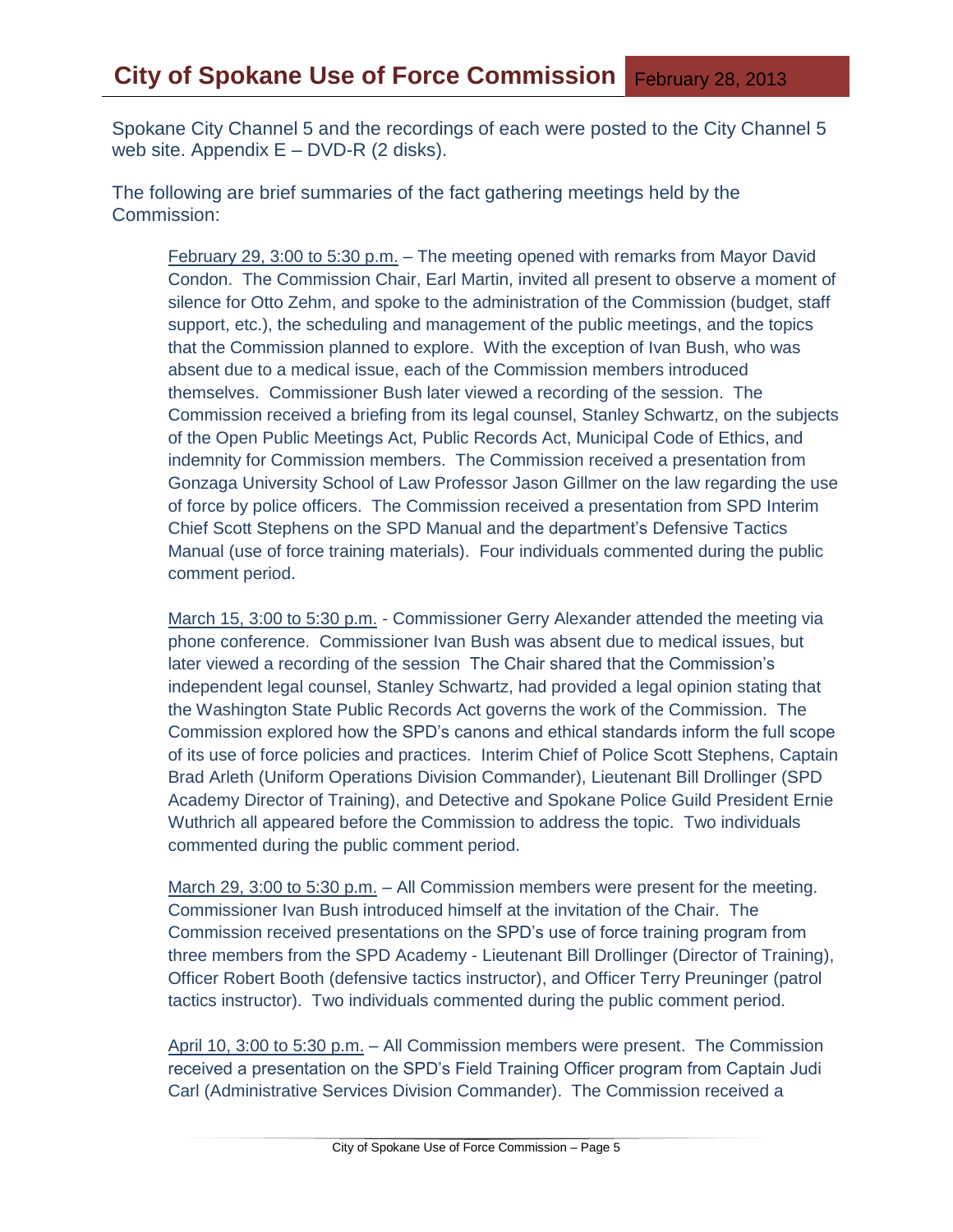presentation on the SPD's use of force reporting protocols from Major Frank Scalise (Operations Bureau Commander). One individual commented during the public comment period.

April 26, 3:00 to 6:00 p.m. – All Commission members were present. The Commission received a presentation from Lieutenant Keith Cummings (Internal Affairs Commander) on the role of the Internal Affairs office in the administration of the use of force by SPD officers. Sergeant Mark Griffiths (Major Crimes Unit) presented on the SPD's Fatal Incident Protocol and its Deadly Force Review process. Three individuals commented during the public comment period.

May 8, 3:00 to 6:00 p.m. – All Commission members were present. The Chair announced that the Commission had engaged the services of two expert consultants. Mildred O'Linn, an expert in police civil liability and police training and tactics, was hired to review the SPD use of force training program and its Field Training Officer program. Mike Gennaco, a former U.S. Department of Justice attorney who now heads the Office of Independent Review for Los Angeles County, was hired to review the SPD use of force reporting program, the Internal Affairs protocols for investigating use of force cases, and the SPD Fatal Incident Protocols and Deadly Force Review policy. The Commission received multiple presentations on SPD use of force policies and practices with regard to citizens with mental illness or developmental disabilities. Specifically, the Commission heard from Sergeant Sam Yamada and Jan Dobbs (Director of Crisis Response Services at Frontier Behavioral Health) on the SPD Crisis Intervention Training program, and from Community Resource Officers Wayne Downing and Shaney Redmon on the impact of CIT on their work. One individual commented during the public comment period.

May 22, 3:00 to 6:00 p.m. – All Commission members were present. The Commission continued its exploration of the SPD's use of force policies and practices with regard to citizens with mental illness or developmental disabilities. Dr. Matt Layton (Washington State University – WWAMI Spokane), Jan Dobbs (Frontier Behavioral Health), and Lieutenant Keith Cummings presented on the subject of excited delirium. City of Spokane Police Ombudsman Tim Burns provided his perspective on the SPD's engagement with mentally ill and developmental disabled citizens. Tamara Rossi and Dave Barrett from the Spokane House of Charity discussed the challenges associated with rendering services to special populations. Two individuals commented during the public comment period.

June 7, 3:00 to 6:00 p.m. – All Commission members were present, except Susan Hammond. Commissioner Hammond later viewed a recording of the session. The subject of the meeting was citizen/independent oversight of the SPD's use of force. Tim Burns, City of Spokane Police Ombudsman, presented on the history and functions of his office, and shared recommendations for improvement. Pierce Murphy, Community Ombudsman for the City of Boise, presented on how his office carries out its charge to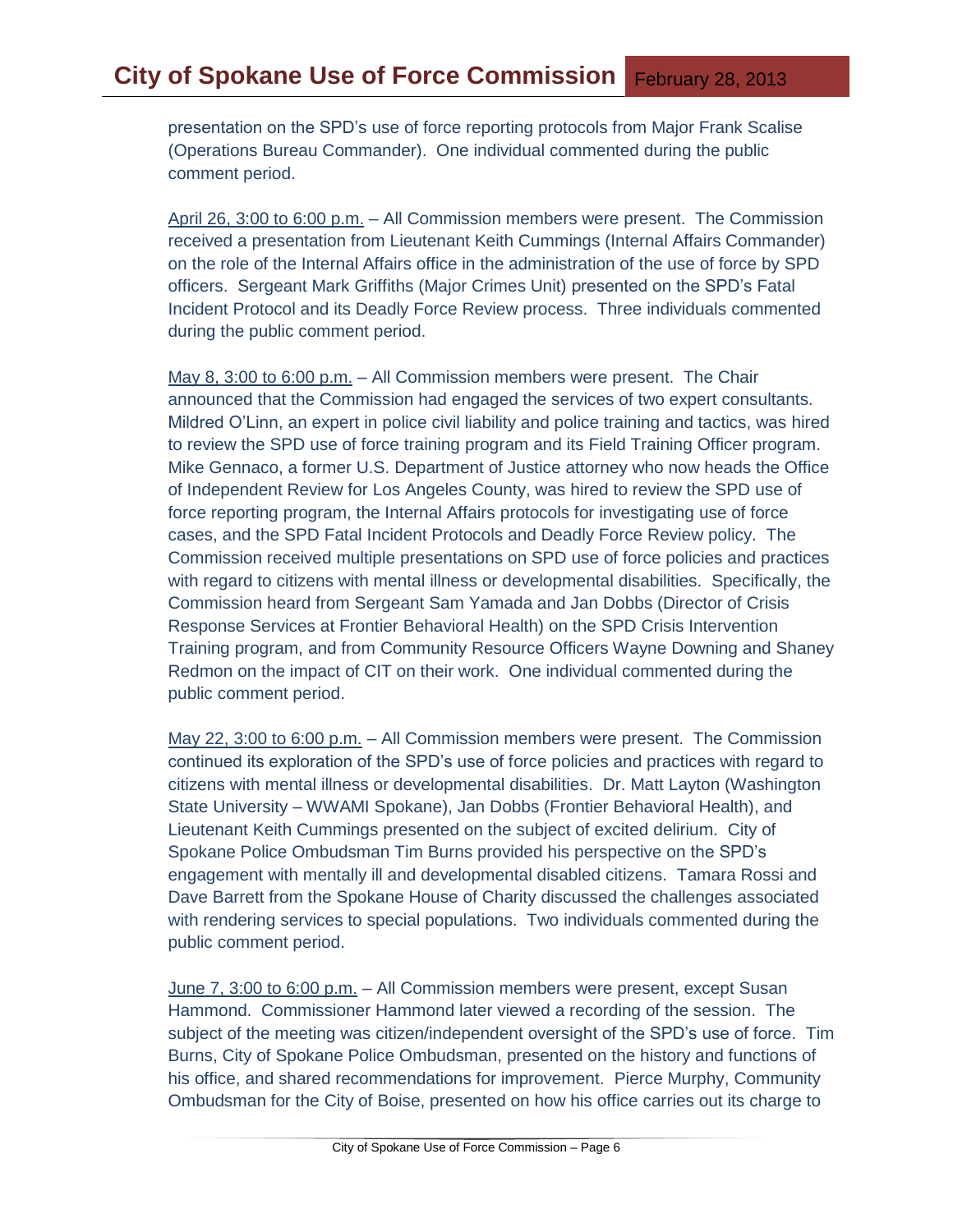oversee the work of the Boise Police Department. Five individuals commented during the public comment period.

June 28, 1:00 to 4:00 p.m. – All Commission members were present. The Commission received a presentation from Michael Painter, Director of Professional Services for the Washington Association of Sheriffs and Police Chiefs, on the subject of WASPC accreditation for the SPD. The Commission was addressed by Spokane City Attorney Nancy Isserlis on the recent settlement of the Otto Zehm civil suit against the City. The Commission then received a presentation from Assistant City Attorney Mary Muramatsu on the role of the City Attorney's Office in officer involved use of force incidents. Three individuals commented during the public comment period.

Following the release of the Commission's draft report on December 20, 2012, public comments were solicited and received via email and through two public meetings held specifically for the purpose of gathering public comments. The first meeting was held in the Spokane City Council Chambers on January 16, 2013, from 2:00 to 4:00 p.m. The second meeting was held at the Northeast Community Center in Spokane from 2:00 to 4:00 p.m. Numerous comments were received at each meeting. Appendix F – DVD-R.

## **IV.RECOMMENDATIONS**

The Commission's recommendations are organized under four headings – Culture, SPD Policies and Practices, Civilian Oversight, and City Administration. In each instance, a discussion follows the recommendation. The Commission's recommendations are the product of its independent research and review. In the case of the majority of the recommendations, the Commission does not comment on the budget implications of the proposed activity due to the fact that the Commission is not staffed to undertake this work.

The recommendations are not presented in ranked order of importance. Rather, the recommendations are presented in the order that follows how the issues presented themselves to the Commission. Each recommendation is expected, if implemented, to have a positive effect on making Spokane a safer community for both citizens and SPD officers.

## **A. Culture**

An organization's culture is the sum total of its past and present assumptions, experiences, philosophy, and values. It is drawn from the collective attitudes, beliefs, customs, and values of its members. It can affect, among other things, the way the organization carries out its duties, how it treats its internal members and external constituencies, and how it reacts to changing circumstances. The health of this culture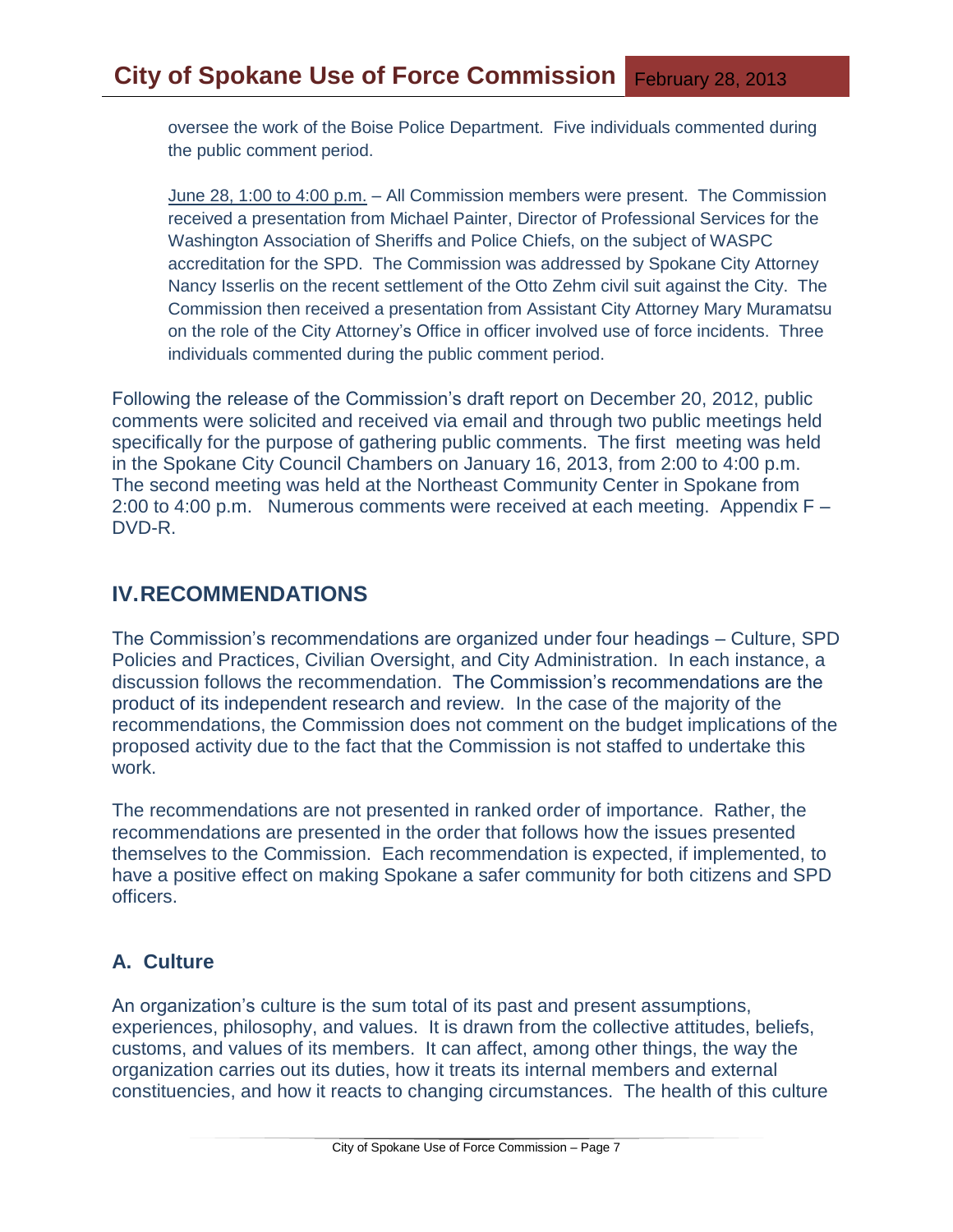# **City of Spokane Use of Force Commission** February 28, 2013

is critical to the performance and efficient operation of the organization. In light of the fact that police officers have the lawful authority to use force, including deadly force, against their fellow citizens, it is incredibly important that a police department's culture foster respect for the law, a commitment to public service, and respect for the rights and dignity of the citizenry.

Throughout the work of the Use of Force Commission many have shared, in public sessions and private conversations, the opinion that the SPD has a dysfunctional organizational culture. In many of these instances, the occasion of SPD officers (reported to be fifty in number) saluting Karl Thompson as he was taken into custody by federal marshals after his pre-sentencing hearing on November 4, 2011, was offered as an example of an unhealthy SPD culture. Additionally, and understandably, the Otto Zehm case, including the circumstances of his death and the response of the SPD leadership, was also frequently mentioned.

The Commission has its own concerns about the health of the SPD's culture. Appreciating that the organization is made up of many individuals of good faith who are doing their best in a noble profession, the Commission nevertheless sees room for improvement in the department's underlying culture. In encounters with SPD members, some members of the Commission were struck by a sense of demoralization or defensiveness by some within the ranks and, at the same time, a lack of appreciation for the extent of the breach of trust that has occurred between the SPD and the community that it serves. The Commission believes that the SPD's culture needs to be improved when it comes to issues of professionalism, transparency, public mindedness, and generosity of service, especially towards community members from marginalized populations. The Commission is confident that public support in the department would move in tandem with improvements in the health of the Spokane Police Department's culture.

#### **Recommendation #1 – Conduct a culture audit of the SPD.**

The City should retain qualified professionals to perform an institutional audit of the SPD's culture and its influence on employee behavior. This audit should enable the Mayor and the Chief of Police to determine whether officers and civilian employees think, feel and act the way leadership believes they should, and it can provide a baseline for future improvements.

The goal of the culture audit would be to secure a map of the formal and informal systems that permeate the work and the workplace. It should illuminate the SPD's overall working environment, identify unwritten norms and rules, and highlight possible barriers to effective work practices and communication. Without intending to limit other possible lines of inquiry, it would be helpful if the audit explored: the generally held beliefs among employees regarding the department's mission, values, goals and management practices; the department's informal motivational systems; the informal centers of power and influence within the SPD, to include alliances and coalitions; how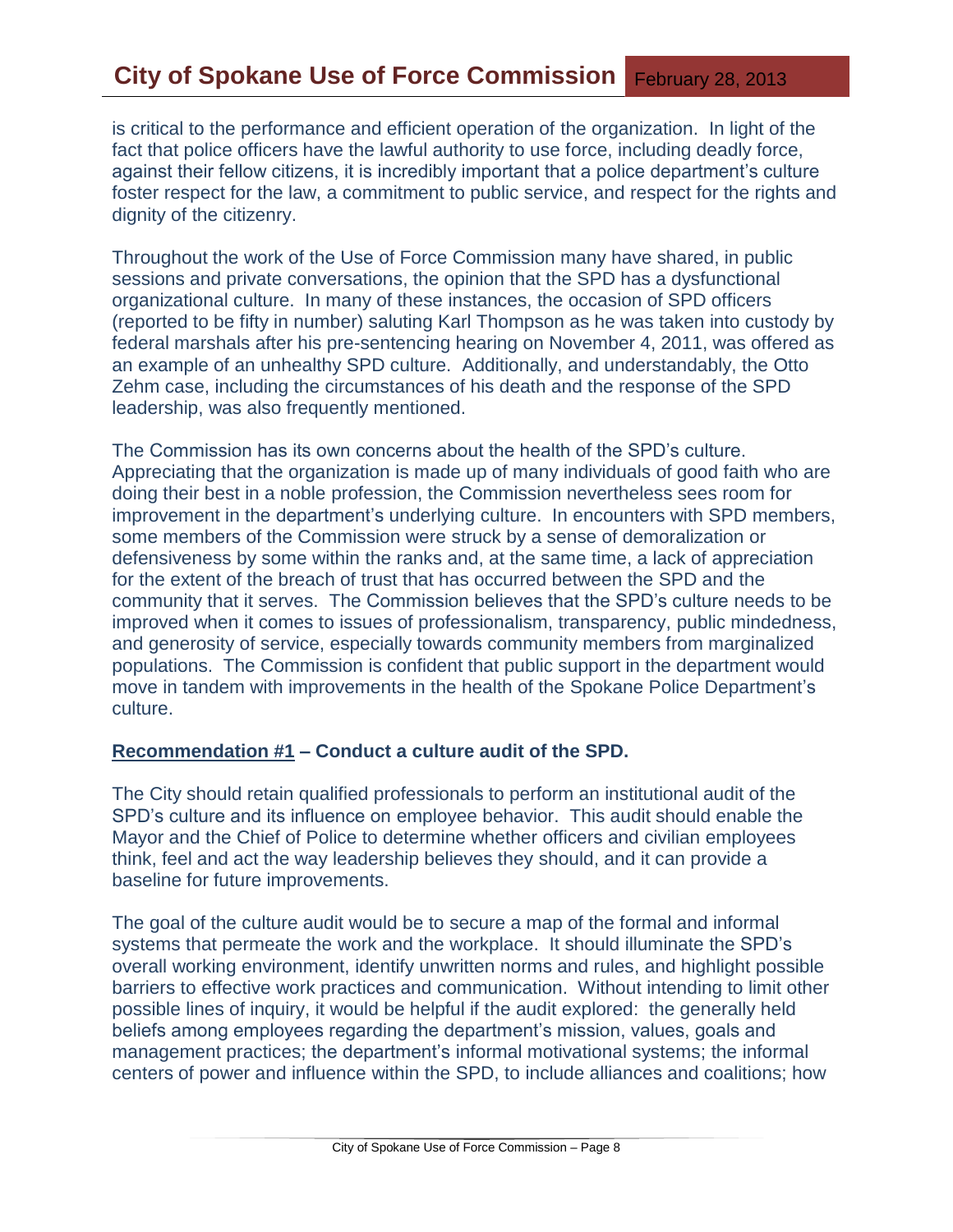critical information is shared across the department and with City administration; and, who the respected employees are at all levels within the SPD.

## **Recommendation #2 – Bring greater transparency to the City's negotiations with the Spokane Police Guild and the Spokane Police Lieutenants and Captains Association.**

Many of the conversations that Commission members have experienced around the issue of the SPD's culture have included references to the Spokane Police Guild and the Spokane Police Lieutenants and Captains Association. An overwhelming majority of those references have blamed these collective bargaining units for what the speaker believes is an unhealthy culture within the SPD. Even if that opinion is inaccurate on one or both accounts, the perception still remains that the bargaining units within the SPD are having a negative influence on the department's operations, its reputation, and its credibility within the community.

The Commission encourages the City to be as open as legally possible regarding its negotiations with the Spokane Police Guild and the Spokane Police Lieutenants and Captains Association. At a minimum, the Commission encourages City representatives to meet with the community to vet important issues that will be part of any negotiations prior to the commencement of collective bargaining and to hold public sessions after the negotiations to directly engage with the community regarding outcomes. It is critically important that City leadership and Spokane police officers fully understand, and feel the impact of, the reality that the SPD exists to serve and protect the citizens of Spokane within an economic framework that makes good fiscal sense for the community.

Related to this recommendation, the Commission believes that neither collective bargaining unit should use the bargaining process to extract additional compensation when confronted with the need to make work place condition changes that do not materially change their members' job responsibilities. The Commission realizes that many of its recommendations could be defined as a change in work place conditions (e.g., deployment of body cameras, empowering the Ombudsman with investigatory power, etc.). While the Commission would expect that officers from all ranks would have an interest in making sure that such changes are carried out in the best way possible, the Commission discounts any suggestion that either bargaining unit should receive additional compensation and benefits as a condition for the implementation of such changes. The Commission urges that its recommendations be accepted or rejected solely because they either serve or fail to serve the best interests of the public.

The above discussion should not be interpreted as a lack of support on the part of the Commission for SPD officers, their right to be fairly compensated for their work, or their right to collective bargaining. The Commission fully recognizes the challenges faced by police officers and appreciates that the SPD is populated with professional men and women trying to do their best under difficult circumstances.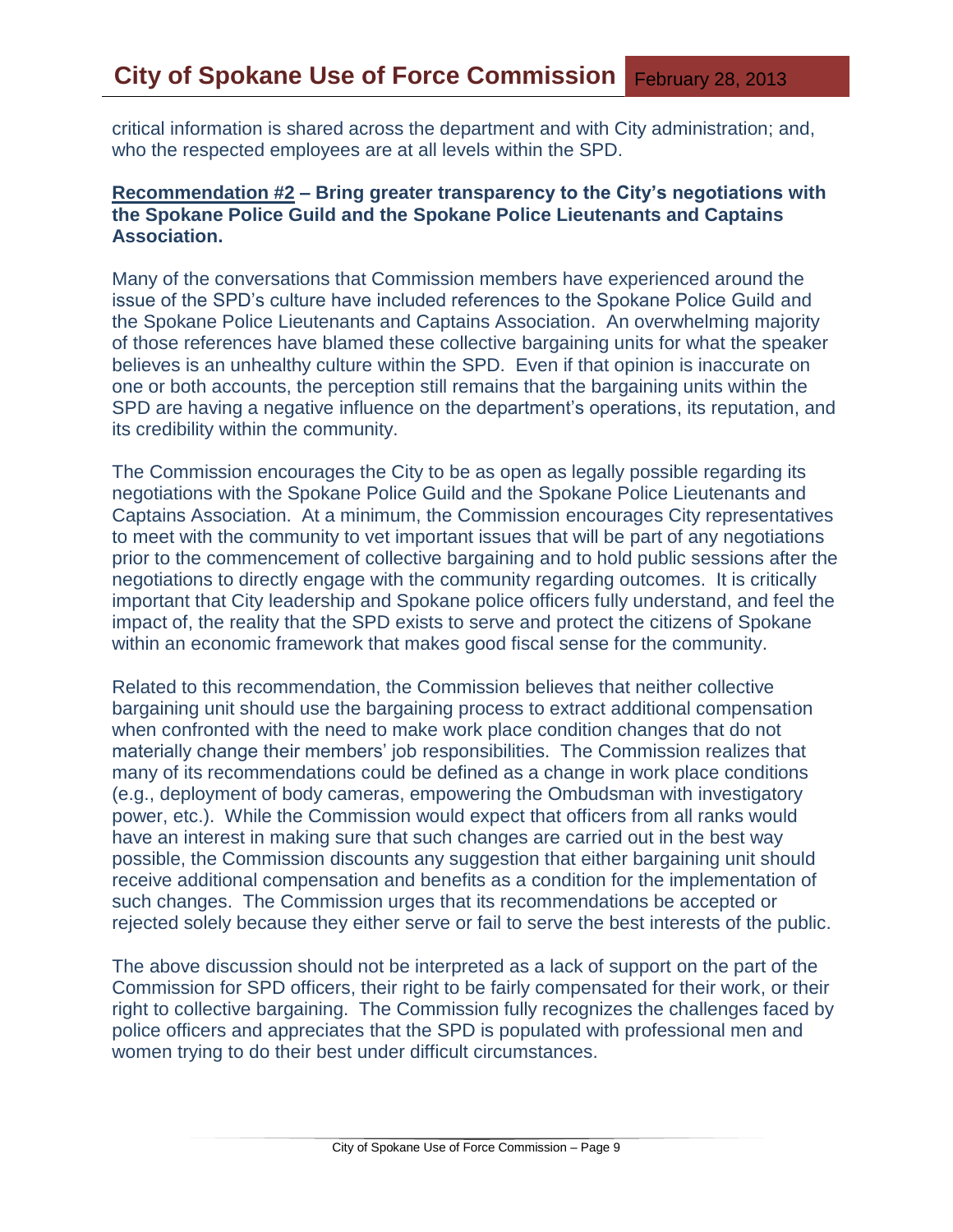## **Recommendation #3 – Rewrite the SPD Mission Statement.**

The SPD's current Mission, Vision and Values statements declare:

Mission – Working together to build a safe community.

Vision – To become the safest city of our size in America.

Values of the Spokane Police Department:

Service - SPD strives to provide efficient, effective, and courteous service. Pride - SPD is proud to serve the community through honorable and professional policing. Dedication - SPD is dedicated to results through accountability and leadership.

Referring back to the idea that any police department should be supported by a culture that respects the rights and dignity of the citizens it serves, this sentiment should be explicitly reflected in the Mission Statement of the SPD. A Mission Statement is a declaration of the fundamental reason an organization exists, and in this instance it is to protect the citizens of Spokane from the criminal activity of others in a way that preserves constitutional rights and affirms human dignity. The current SPD Mission and Vision Statements both speak only to the issue of security and not to the issues of liberty, and gaining the trust and confidence of the community. Additionally, although the Values Statements call upon SPD officers to professionally render services to the community, there is nothing in those statements that explicitly provides the necessary counterpoints to the overwhelming emphasis on security.

#### **Recommendation #4 – The SPD should secure WASPC accreditation.**

One of the best ways to create and maintain healthy organizational culture is to expose the organization to the regular review of external knowledgeable parties. This is what securing and holding accreditation from the Washington Association of Sheriffs and Police Chiefs (WASPC) would do for the SPD (which is not presently accredited). Having to satisfy 140 accreditation standards for both initial accreditation and reaccreditation, and having those efforts documented for public review would call on the SPD to place and keep itself in a space of continuous improvement. Most notably for present purposes, the department would have to embrace continuous improvement in areas that are directly relevant to the issue of the use of force.

WASPC (http://www.waspc.org/ index.php) was founded in 1963 to lead collaboration among law enforcement executives to enhance public safety. In 1976 the Washington State Legislature directed WASPC to develop standards and goals for law enforcement agencies. The association has maintained an operational accreditation program since that time.

The current accreditation program was created in 2007 and is overseen by the WASPC Accreditation Committee, the Accreditation Commission and the organization's Board of Directors. The Committee is responsible for maintaining accreditation standards. The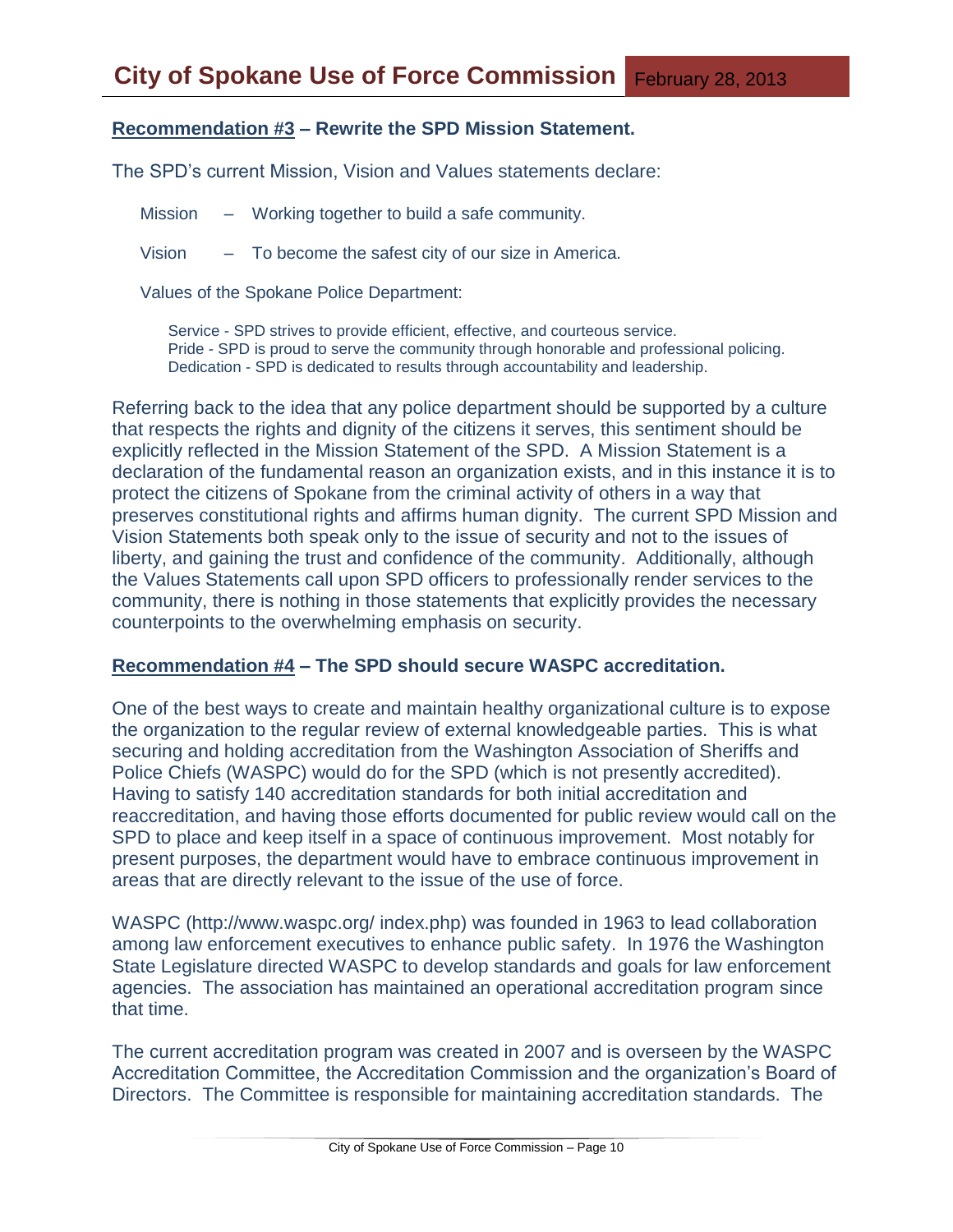Commission is responsible for reviewing accreditation on-site reports and making recommendations to the Board of Directors. The Board is responsible for conferring accreditation.

The purpose of the WASPC accreditation program is to help professionalize the law enforcement community by providing a review process for agencies to be certified as operating under best practices and standards. The program includes standards covering twenty major law enforcement areas. Those areas that have particular relevance to the subject of the use of force include Chapters 3 (Use of Force), 10 (Recruitment and Selection), 11 (Training), 13 (Code of Conduct), 14 (Internal Affairs), 15 (Patrol Function), and 19 (Prisoner Security).

There are two types of fees associated with the WASPC Accreditation program, application and on-site fees. The application fee for agencies is \$100. On-site assessment fees are related to the accreditation inspection process once assessors arrive at an agency, and vary by department and availability of assessors. Agencies seeking accreditation agree to pay the travel costs associated with bringing in assessors from around the state and the WASPC employees staff time needed to facilitate agency accreditation. It should also be anticipated that significant SPD staff time would need to be devoted to securing and maintaining accreditation.

#### **Recommendation #5 – Ensure corporate ownership of the SPD Policy Manual.**

In private conversations and public presentations, numerous SPD officers, including members of the department's command staff, referred to the SPD Policy Manual as the "Lexipol manual." Additionally, prior to the publication of the Commission's draft report the link on the SPD's web page to its manual stated, "Click here for the Lexipol Policy Manual." The continuing reference to Lexipol comes from the fact that the SPD engaged the services of Lexipol, a risk management company, in creating the current SPD Policy Manual and continues to subscribe to that service for updates.

Notwithstanding Lexipol's involvement in providing source material for the department's manual, it is important that the department both take full ownership of the manual and affirm that ownership in the way it refers to the same. The SPD Policy Manual contains the departments Canons and Ethical Standards, and its governing operating policies. These are the SPD's guiding principles, not boilerplate content from Lexipol. Every officer needs to understand and accept this distinction, and be committed to the entirety of the SPD Policy Manual.

In multiple locations in the remainder of this report the Commission notes instances where the department's actions are inconsistent with the dictates of the policies contained in its manual. Additionally, in her report, Ms. O'Linn concludes that the SPD needs to do a better job of expeditiously revising the SPD Policy Manual as updates are released by Lexipol and systematically tracking and complying with policy provisions across the entire force. Appendix C at 30. The Commission is confident that such concerns would diminish if the department took full ownership of its manual.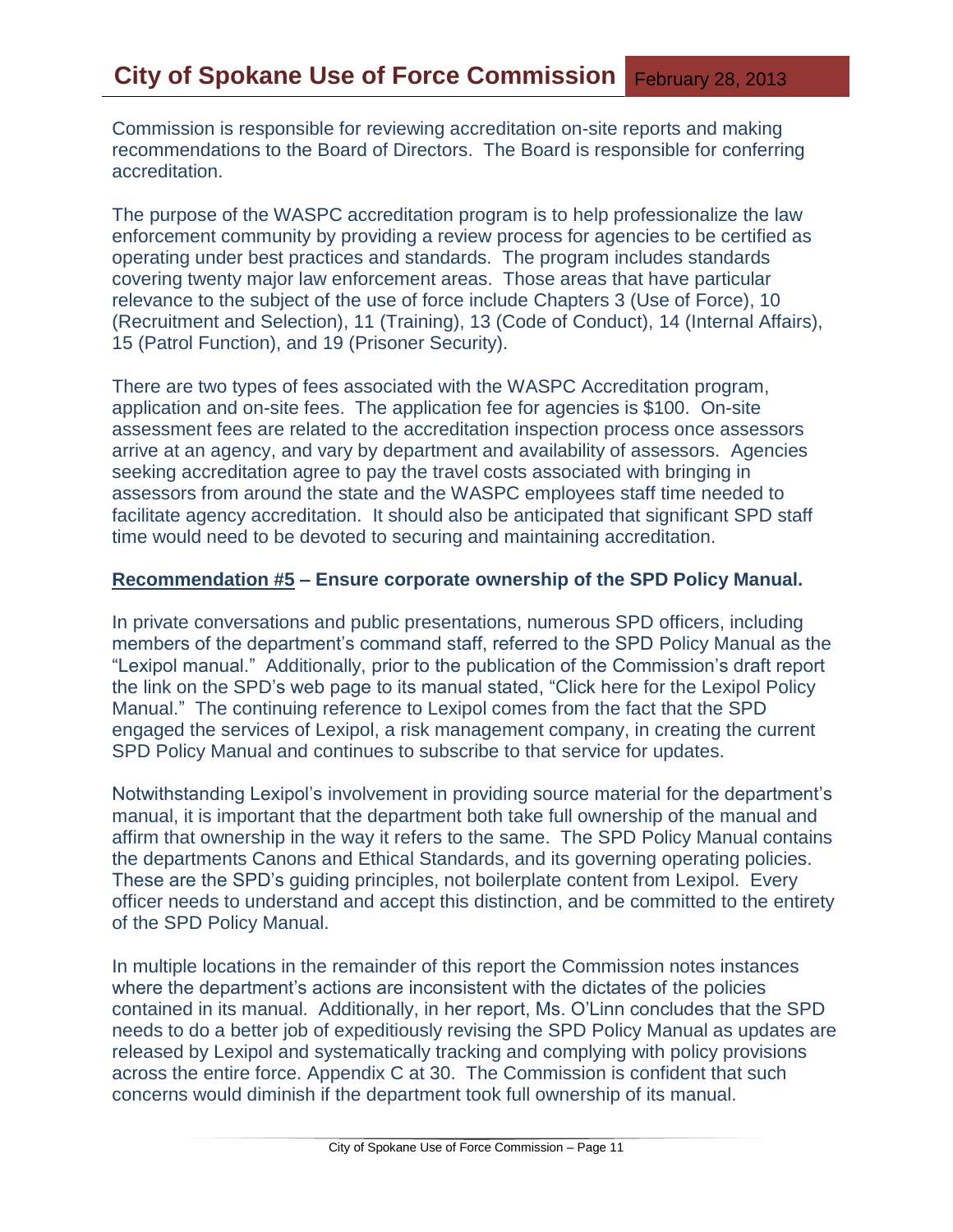#### **Recommendation #6 – Explicitly link SPD Canons and Ethical Standards to hiring decisions and all force management actions.**

The SPD's Canons and Ethical Standards speak to how each officer is expected to conduct him or herself on a daily basis in carrying out the department's mission. Accordingly, it is imperative that these Canons and Ethical Standards be highly visible and concretely affirmed in the on-going life of the department. Of particular relevance to the work of the Commission, the SPD's Canons and Ethical Standards explicitly promote values and practices that are intended to ensure that SPD officers only use force when absolutely necessary and legally permissible.

The SPD should test and screen applicants for their willingness and ability to comply with the department's Canons and Ethical Standards. The Chief of Police should be personally responsible for ensuring that only those applicants are hired onto the force that possess characteristics that will enable them to internalize and practice the values expressed in the department's Canons and Ethical Standards.

The SPD should acknowledge and reward behavior that is consistent with the values expressed in the Canons and Ethical Standards. Progression through the Field Training Officer Program, moving from probationary to regular status, positive performance evaluations, promotions, and commendations should all be explicitly tied to compliance with the Canons and Ethical Standards. The department has policies and procedures governing all of these activities that draw attention to values and practices that can be found in the Canons and Ethical Standards. However, there is not sufficient intentional and comprehensive congruence between those policies and procedures and the content of the Canons and Ethical Standards (e.g., citation to the relevant Canon and Ethical Standard when awarding commendations). No one should be left with any doubt that in order to advance and be recognized within the SPD, one must embrace and live the values expressed in the department's Canons and Ethical Standards.

Correspondingly, the department should also connect instances of unfavorable behavior to the failure to practice the values articulated in the Canons and Ethical Standards. For example, citizen and internal complaints, whether processed through Internal Affairs or the Office of the Police Ombudsman, should associate the complained of behavior with the relevant Canon and Ethical Standard. Likewise, unsatisfactory performance evaluations and department disciplinary actions should be explicitly connected to the failure on the part of the officer receiving the negative outcome to uphold the dictates of the Canons and Ethical Standards.

The constant reinforcement of the critical importance of adherence to the SPD Canons and Ethical Standards will improve officer performance and improve the overall culture of the organization. These outcomes will, in turn, improve public safety and enhance the public's respect and confidence in the department.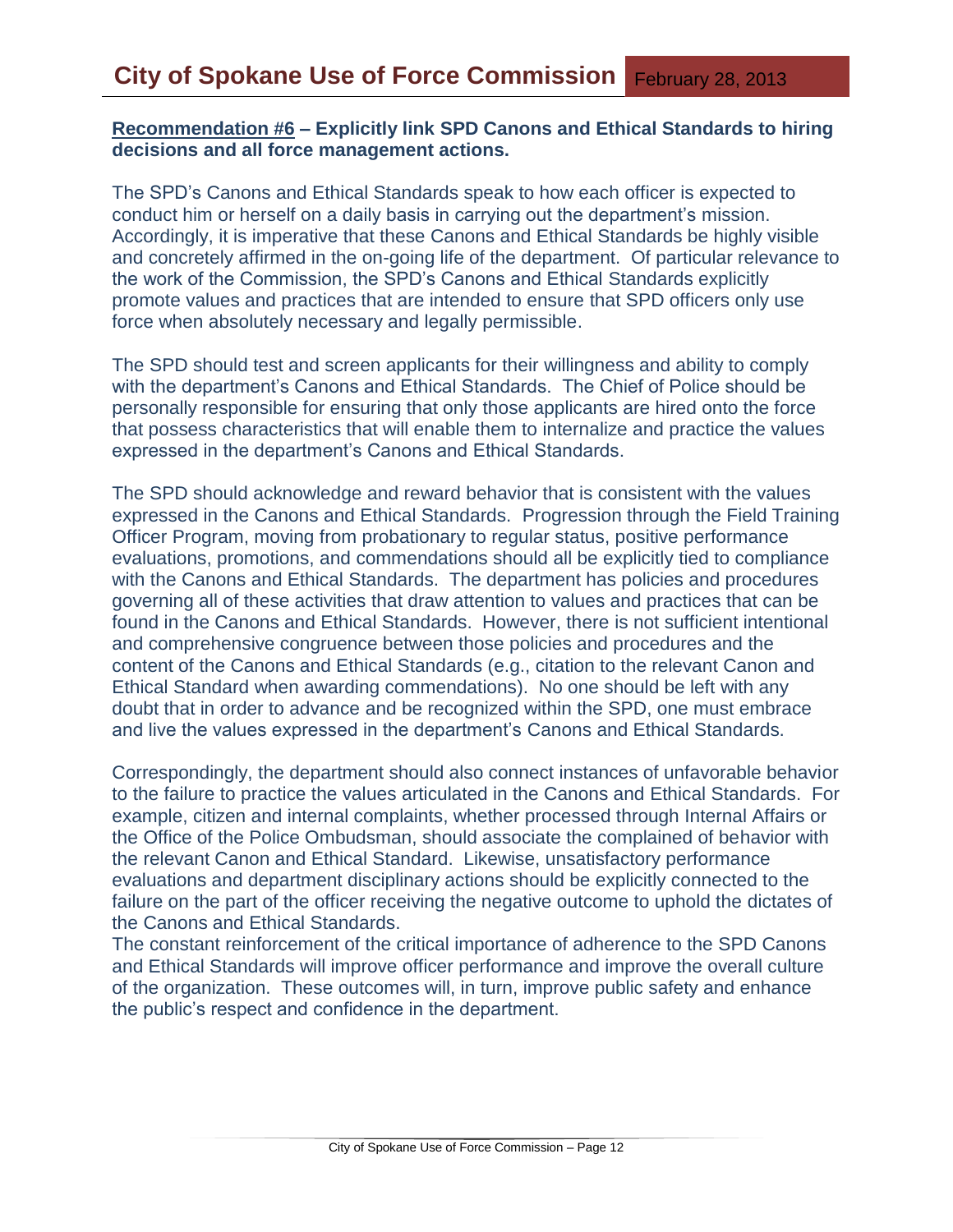## **B. SPD Policies and Practices**

The Commission appreciates the cooperation extended to it and to its expert consultants by SPD officers throughout the organization. The members of the Commission have been impressed by the professionalism and courteousness of so many of the officers that have aided it in its work. The Commission's task would have been far more difficult without the assistance of these public servants.

#### **Recommendation #7 – The Chief of Police and his command staff should actively engage the community in an ongoing dialogue about the department.**

The Chief of Police is the face of the department as its main representative and advocate to the community. The Chief must seek out community leaders and forums where an ongoing dialogue about the department can occur. Members of the department's command staff should participate in this effort as well. The public must know that the department is approachable and accessible, and that its leadership will take seriously and respond to the public's concerns.

#### **Recommendation #8 – Ensure complete understanding of the governing legal standards for the use of force.**

The event of a police officer using force against a citizen unfolds against a constitutional backdrop designed to protect both the citizen and the officer. The use of excessive force in the course of an arrest, investigatory stop, or other seizure violates the Fourth Amendment to the United States Constitution. *Graham v. Connor*, 490 U.S. 386, 394-95 (1989). Courts analyze claims of excessive force under the objective reasonableness standard -- balancing the nature and quality of the intrusion of the individual's Fourth Amendment interests against the legitimate governmental interests at stake. *Id.* at 394- 96; *Miller v. Clark Cnty.*, 340 F.3d 959, 964 (9th Cir. 2003). Assessing the reasonableness of an officer's use of force is a fact-dependent inquiry based on the "totality of the circumstances." *Graham*, 490 U.S. at 394-95. *Graham* framed the issue to be whether the officer's actions are "objectively reasonable" in light of the facts and circumstances confronting him, without regard to his underlying intent or motivation. *Id*. at 396. In weighing the government's interest in the use of force, courts will examine, among other relevant factors, whether the subject posed an immediate threat to officer or public safety, the severity of the crime at issue, whether the suspect was actively resisting arrest or attempting to escape, and whether law enforcement could have used other methods to accomplish its purpose. *Id.*; *Davis v. City of Las Vegas*, 478 F.3d 1048, 1054-56 ( $9<sup>th</sup>$  Cir. 2007). The Commission is concerned that these legal rules are not as well understood across the SPD as they need to be.

At the beginning of its work in February, the SPD provided the Commission with a copy of what was purported to be the current version of the department's Defensive Tactics Manual (DTM). The DTM serves as a course reference for SPD Academy training, is used by officers for self-improvement, and is an important defensive tactics resource document for the entire department. The version of the DTM provided to the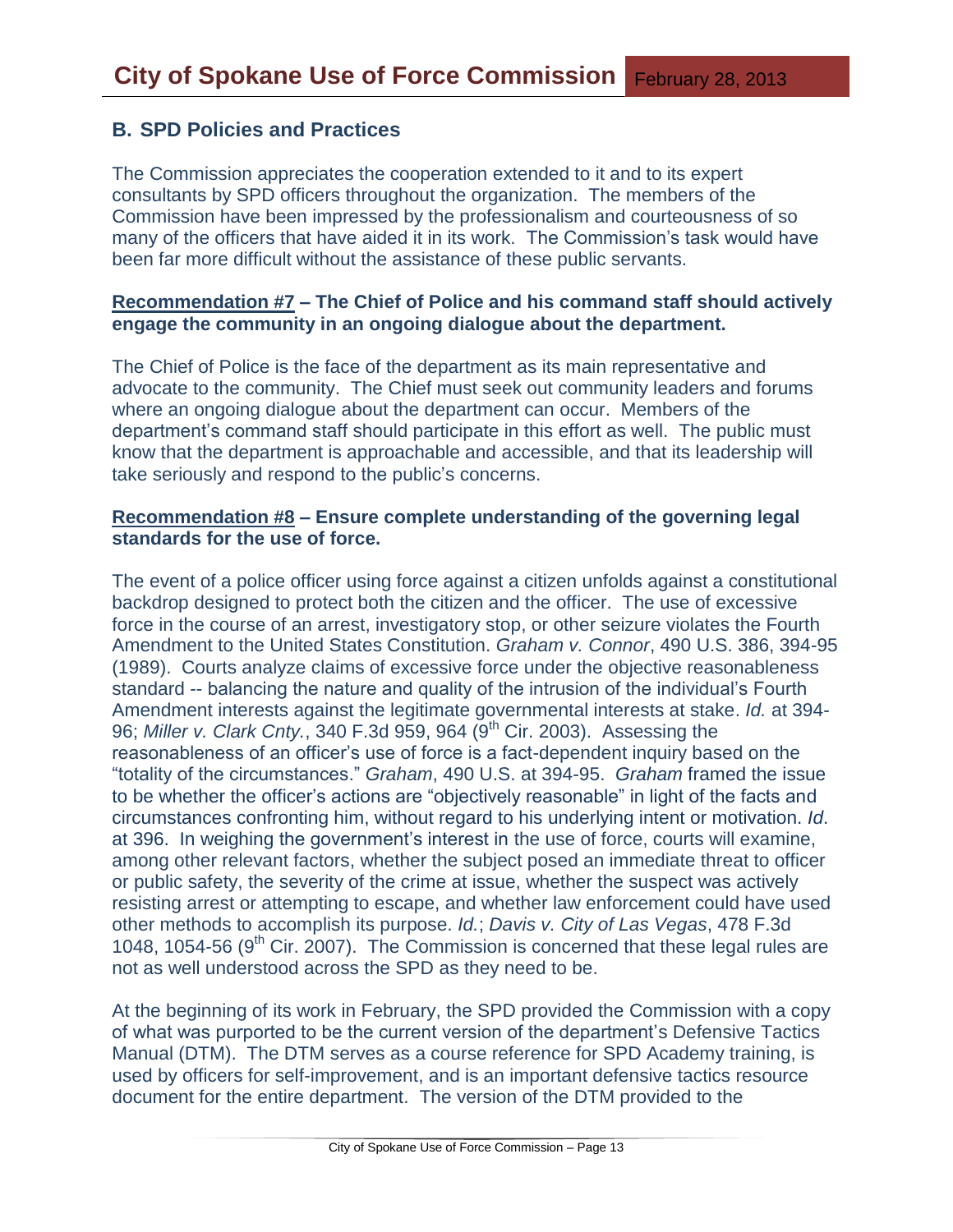Commission included the following sentence in its introduction under the heading *Use of Force*: "If that evaluation (i.e., an assessment of threatening behavior by a suspect) leads the officer to believe that the application of deadly force is his only means of protecting himself or others, then he is authorized, pursuant to departmental policy, to employ such (i.e., deadly) force." (parentheticals and emphasis added) This sentence, in the context of the material that surrounds it, is an incorrect statement of the relevant legal standard. The sentence casts the evaluation of an officer using deadly force as being dependent upon that officer's subjective interpretation of the situation instead of such being dependent upon an objective interpretation as required by law.

It was discovered in October by one of the Commission's expert consultants that the DTM provided to the Commission in February was a version that was, in the words of one SPD officer, "decades old". The current version of the SPD DTM, adopted in 2007, does not include the language cited above. While this somewhat mitigates the concern raised in the previous paragraph, it does not eliminate it altogether. It is the case that the SPD officers most intimately involved with training affirmed to the Commission the validity of the DTM provided to it in February. The fact that this could occur raises concerns regarding the attention the department is giving to this critical training and operational resource.

In multiple locations throughout her report, Ms. O'Linn identifies instances of SPD training materials containing out-of-date or incorrect information regarding the rules governing the use of force by police officers. For example, Ms. O'Linn identified deficiencies in the department's current DTM regarding the use of force against purely passive resistors (Appendix C at 8), in the current DTM's force options scale (*Id.*), and in the case law that has been used in the SPD's use of force training presentations (*Id.* at 9). The culmination of these, and other similar findings, prompted Ms. O'Linn to comment that the department's use of force training materials require systematic attention to on-going policy and training updates. *Id.*

On more than one occasion, the Commission was addressed in the public comment section on the subject of SPD Officer Terry Preuninger's testimony at the Karl Thompson trial. Officer Preuniger, the patrol tactics instructor for the SPD Academy, testified for the defense at the Thompson trial on the subject of Officer Thompson's use of force in the encounter with Otto Zehm. While under cross examination by the prosecuting attorney, Office Preuninger provided answers that suggest the proper standard of review is to focus on the subjective beliefs of an officer when assessing that officer's use of force. Again, the proper legal standard is the objective reasonableness standard.

The importance of SPD officers understanding and operating under the correct legal standard when it comes to the use of force is two-fold. First, the objective standard exercises a check on a police officer's ability to use force against a citizen that is not present under the subjective standard. This check creates a greater likelihood that force will only be used in those circumstances that truly demand its use. Second, as SPD officers will be held to account to the legally valid objective standard, they need to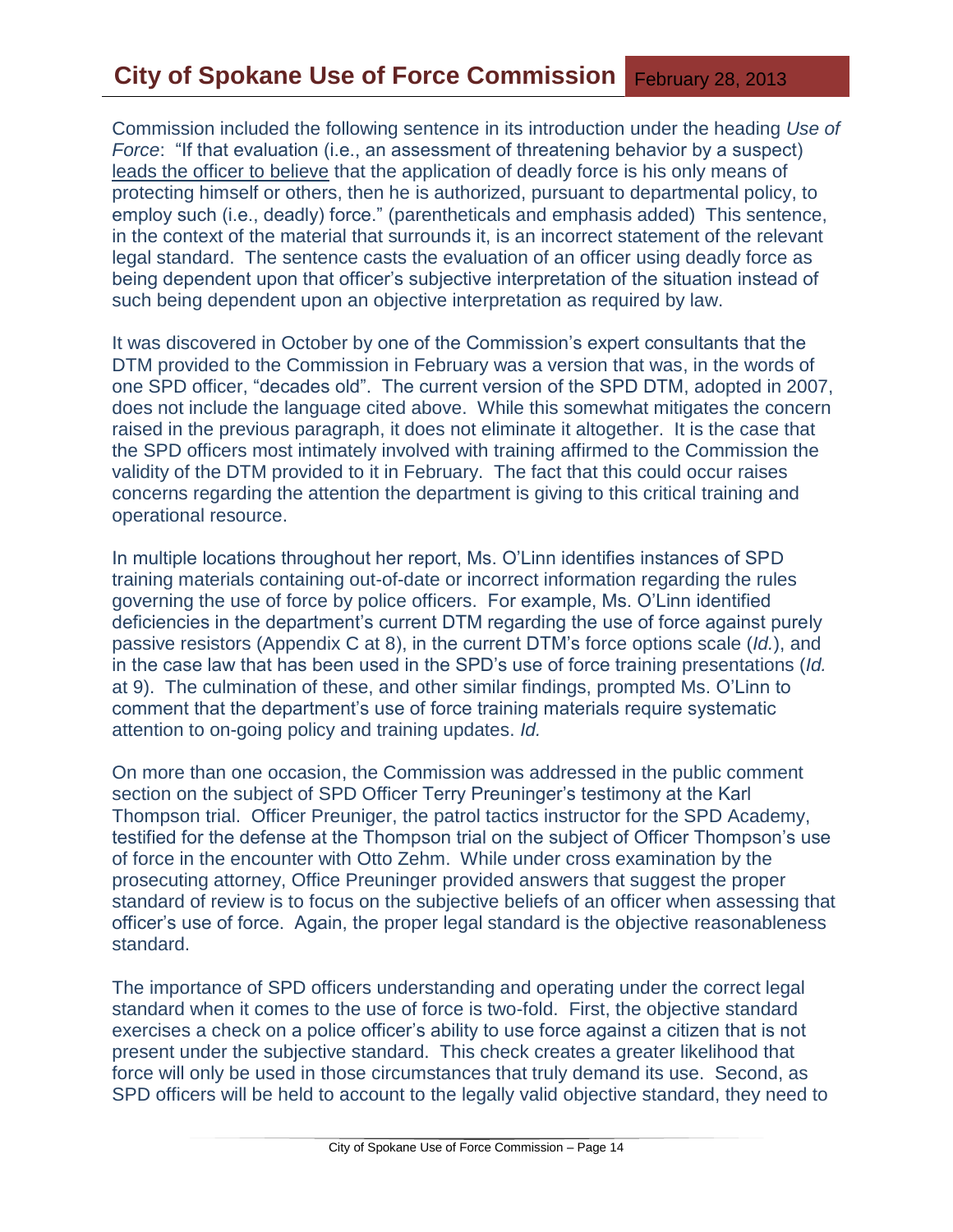understand that standard and be prepared to follow it in their work. To not prepare them in such a fashion is a great disservice to their own interests and to the interest of public safety.

## **Recommendation #9 – Update and maintain certifications of the department's defensive tactics instructors.**

The Washington State Criminal Justice Training Center (WSCJTC) is tasked by Washington State law to "[p]rovide programs and standards for the training of criminal justice personnel." RCW 43.101.020. As the main criminal justice training entity in the state, WSCJTC administers and manages approximately two hundred programs. Some of the more notable programs are the Basic Law Enforcement Academy, the Corrections Officers Academy, the Peace Officer Certification course, and the certification of law enforcement instructors in particular fields. Pursuant to the latter function, the WSCJTC is responsible for certifying defensive tactics instructors within the State of Washington. The SPD presently does not have any defensive tactics instructors whose WSCJTC certification is current. In fact, no officers in the department have received instructor re-certification since 2007. Appendix C at 12.

WSCJTC re-certification programs are in place to insure that instructors have access to up-to-date training materials and techniques, and to the current rules, including case law, governing the use of force by police officers. There is a significant need for the SPD to adopt a plan that enables its instructors to be re-certified in their respective areas and to then be able to consistently maintain that certification. Appendix C at 11- 12. Closely related to this need, the Commission endorses Ms. O'Linn's recommendation that the SPD invest in securing master level status for two of its instructors so as to maintain an appropriate level of internal expertise that can provide instructional updates and conduct re-certifications for the department's other defensive tactics instructors. *Id.*

## **Recommendation #10 – Review current officer staffing levels and practices to ensure that sufficient patrol officers are available to maintain public safety.**

Providing precise recommendations for staffing a complex organization like a police department requires expertise, time, and support not possessed by the Commission. Nevertheless, over the course of its work the Commission has become aware of two facts which raise concerns about the ability of the SPD to deploy adequate numbers of patrol officers to maintain acceptable levels of safety for the public and members of the department. First, the SPD currently has a working force that is less than what it possessed in the mid-1990s despite the department having to work in an environment of greater challenge and complexity. Second, the current patrol shift configuration is constrained by an inability on the part of the SPD leadership to change shift configurations without negotiating with the Spokane Police Guild.

There is a direct correlation between the numbers of patrol officers on the street and the safety of the community and those officers. Inadequate staffing of officers compromises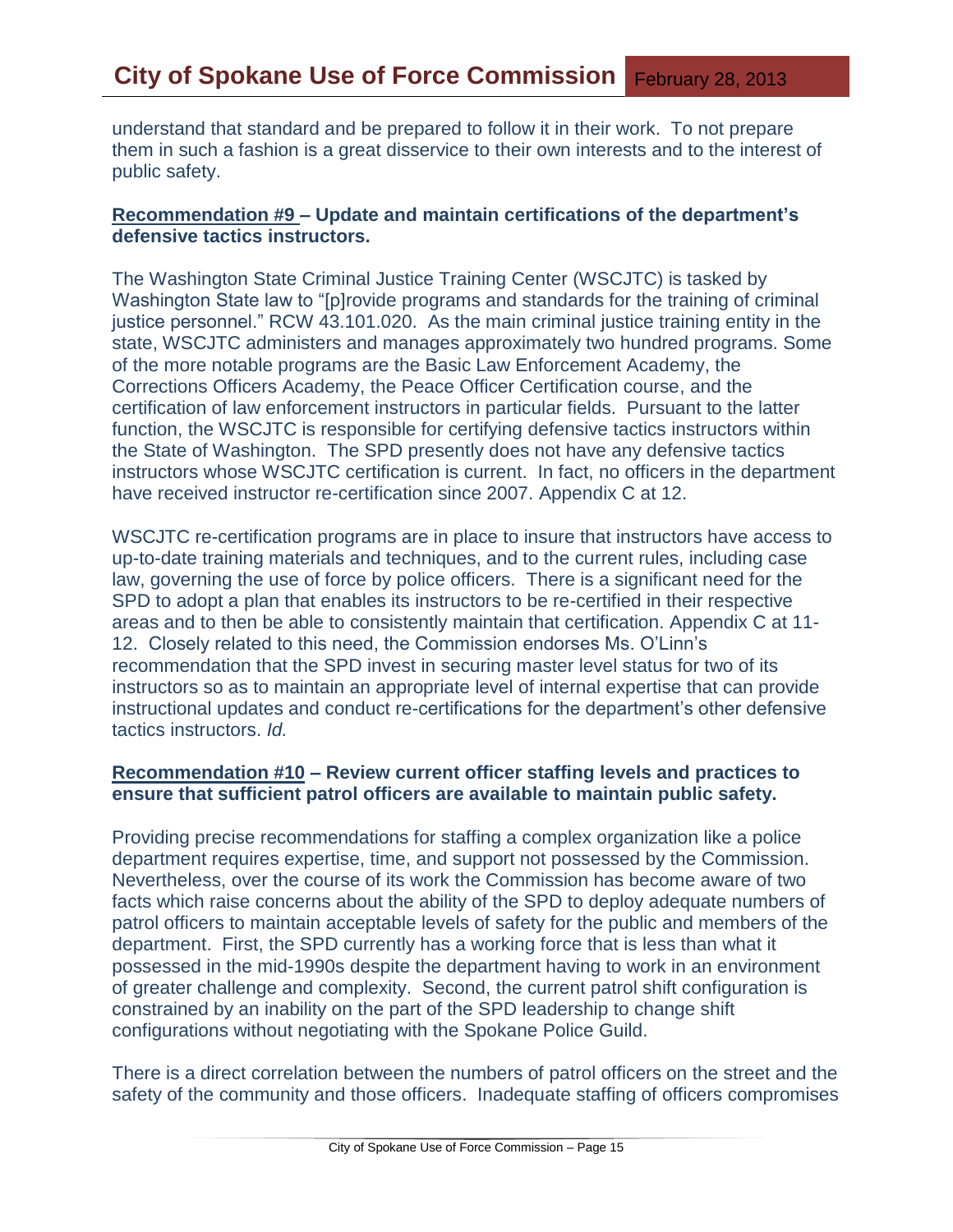public safety in at least two ways. First, insufficient numbers of officers means delayed response times when citizens need assistance. Second, insufficient numbers of officers means that in some circumstances a single officer or small numbers of officers have to respond with force that would otherwise be unnecessary if greater numbers of officers were available to contain a volatile situation without resorting to force. SPD and City leadership are strongly encouraged to ensure that the department has the necessary number of officers and that it deploys those officers in a way that maximizes public safety.

#### **Recommendation #11 – Improve training plans and practices.**

The reports submitted by Ms. O'Linn and Mr. Gennaco contain numerous recommendations related to improving the SPD training program. As stated above, the Commission has chosen not to repeat all of those recommendations in its report. The Commission does, however, want to highlight themes that have emerged regarding the SPD training program.

Recommendation #5 calls on the SPD to take corporate ownership of the SPD Policy Manual. One way of furthering this goal would be to cross-reference the department's training materials to the applicable policy provisions contained in the department's manual. Such a practice would also consistently reaffirm the justifications and limitations that govern the right of SPD officers to use force in the course of their duties. One example of this would be to revise the department's DTM so that its various parts cite to the applicable use of force policy sections in the SPD Policy Manual. Appendix C at 8. Another example would be to require reality based training (RBT) scenarios to include opportunities to test knowledge and understanding of the departmental policies governing the use of force. *Id*. at 10-11; *See also* Appendix D at 9.

Related to the practice of cross-referencing material, there is a need for the SPD to better reconcile training plans and practices with departmental policies. For example, SPD Policy Manual section 436.2.2 requires that Field Training Officers (FTO) engage in at least two hours of training per month. Ms. O'Linn's reports that this requirement is apparently not being met and she recommends that the discontinued once a month FTO meetings be reinstated as a forum for providing training updates and exchanging information regarding how trainees are progressing through the FTO program. Appendix C at 27.

The Commission is concerned that helpful, even essential, use of force/defensive tactics training modules are not being delivered with appropriate frequency. For example, the department does not require annual re-recertification training on electronic control devices (ECD) (Appendix C at 14), and the current ECD training is lacking in regards to the law governing the use of ECDs and the tactical deployment of the device in ways that mitigate the application of force (e.g., cuffing under power, three-point stunning, etc.) (*Id.* at 16). Additionally, the department's policy regarding firearms training was recently amended to reduce the number of firearms training and qualifications per officer from four times annually to two. *Id*. at 21-22. This reduction in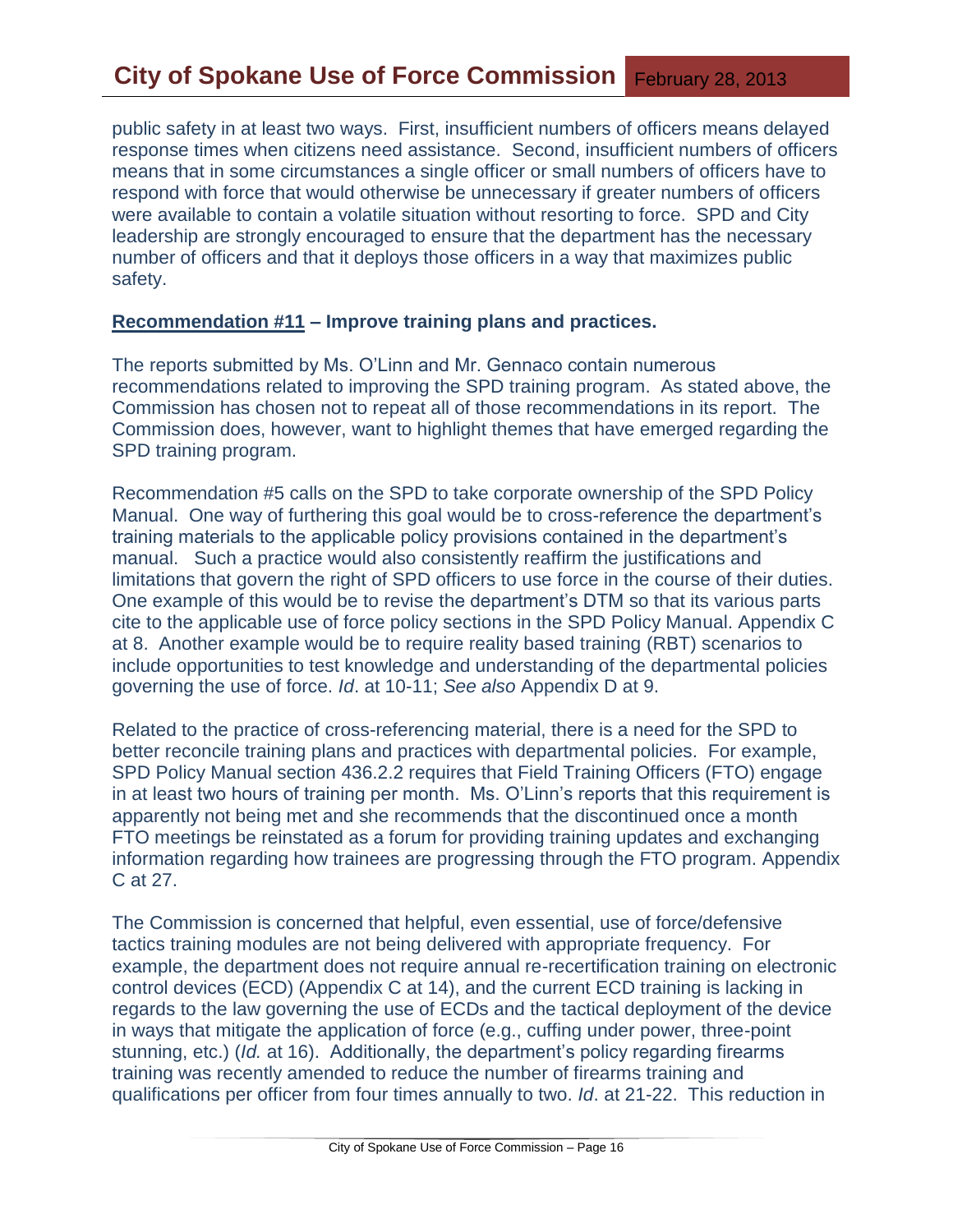training for such a basic defensive tactics weapon raises concerns regarding maintaining proficiency in marksmanship and decision-making (e.g., shoot, don't shoot), and in fostering understanding of the governing law and policy.

There is a need for the department to enhance its auditing of compliance with training requirements. Ms. O'Linn expresses concern in her report regarding the department keeping track of personnel who are out of compliance with defensive tactics training requirements due to those individuals coming off of leave or light duty status. Appendix C at 24. As a specific remedy for this problem, and as a general good practice, Ms. O'Linn recommends an internal audit at the beginning of the last quarter of each year of officer training records to confirm compliance with all state, city and department training mandates. *Id.* at 7. Ms. O'Linn recommends that a follow-up review of those officers that have yet to meet these requirements be conducted every thirty days thereafter until all officers are up-to-date with training requirements. *Id.*

#### **Recommendation #12 – Establish a continuing Crisis Intervention Training program and adopt protocols for the deployment of CIT officers.**

Individuals who suffer from mental illness or who are under the influence of drugs or alcohol are relatively more vulnerable to the use of force by police officers due to the volatility of the encounters between those citizens and the police. In the absence of practices and strategies to de-escalate and control these encounters, they can escalate quickly to the detriment of the safety of both the citizen and the officers involved. In recognition of this reality, the law requires that police practices extend special consideration to individuals in mental health crisis. *See Bryan v. MacPherson*, 630 F.3d 805, 829 ( $9<sup>th</sup>$  Cir. 2010) ("The government has an important interest in providing assistance to a person in need of psychiatric care; thus, the use of force that may be justified by that interest necessarily differs both in degree and in kind from the use of force that would be justified against a person who has committed a crime or who poses a threat to the community."); *Deorle v. Rutherford*, 272 F.3d 1272, 1282 (9<sup>th</sup> Cir. 2001) (officers must take into account the subject's mental and emotional state before using force).

The Commission endorses that part of the Otto Zehm civil suit settlement that commits to all SPD officers undergoing Crisis Intervention Training (CIT). Such training for the officers, to include the department's leadership, will increase public safety by providing SPD members with a better understanding of the conditions that often engender behavior which can be perceived as threatening and by providing officers with tactics to defuse or control such situations without having to resort to dangerous levels of force.

In order for a CIT program to have long-lasting positive effects on public safety, the program must ensure that SPD officers receive refresher CIT at appropriate intervals and that all officers coming into the department, whether as an entry level or lateral hire, receive CIT in close proximity to the start of their employment. Additionally, to promote a department-wide commitment to the CIT program, SPD leadership should market the value of the training within and outside the department (e.g., promote officer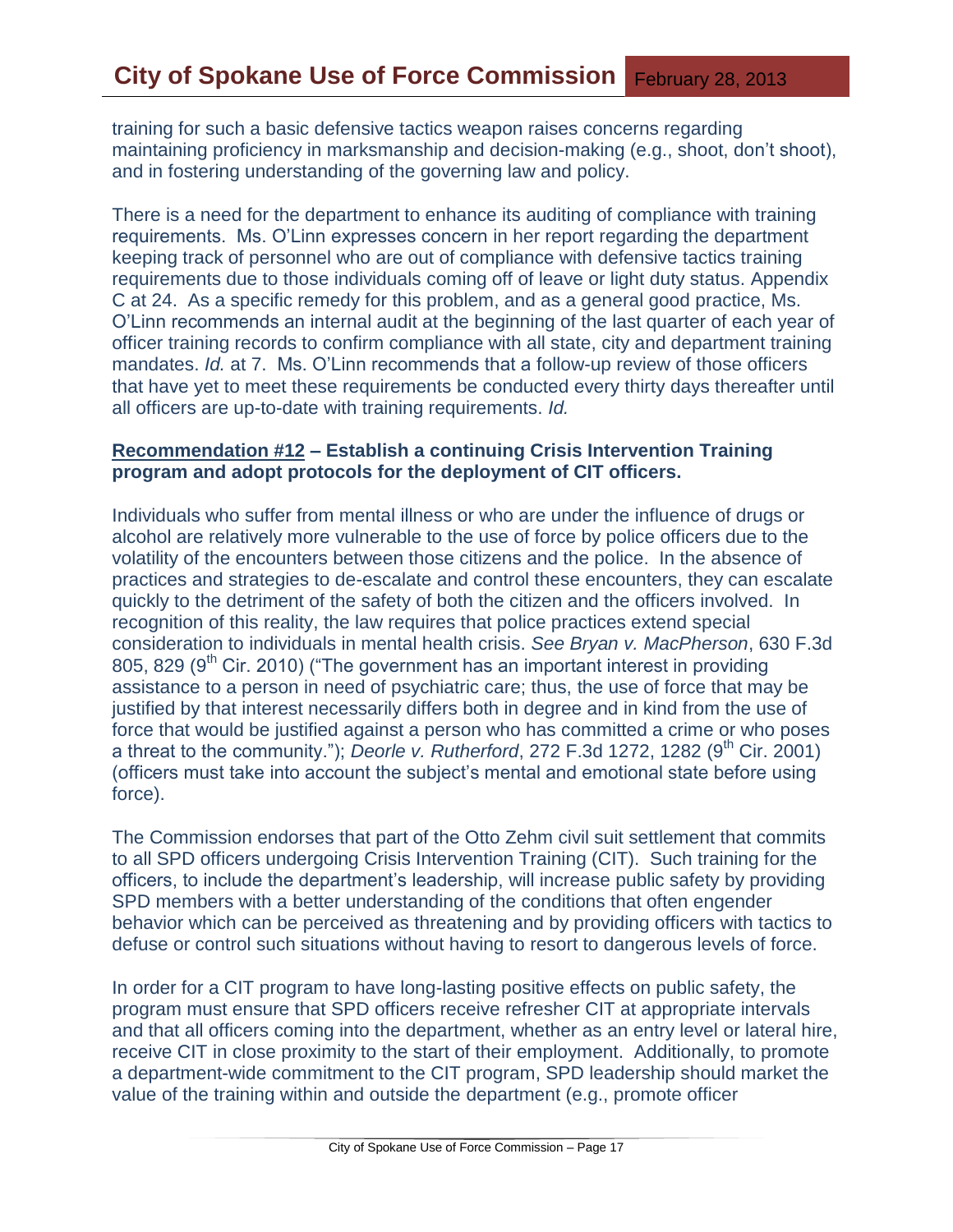testimonials on how the application of CIT makes them more effective in their work, invite the media to attend training, etc.).

One component of an effective CIT program that deserves particular attention is the subject of Excited Delirium. Excited Delirium is a life-threatening medical emergency, typically in the context of stimulant drug abuse (e.g., cocaine, PCP, methamphetamine, etc.), characterized by an individual evidencing agitation, excitability, confusion, paranoia, and bizarre behavior. Officers are frequently called upon to make instantaneous decisions with regard to both recognizing the condition and in containing the chaos and danger its occurrence creates for the citizen and others. A coordinated response with paramedics and a "contain rather than restrain" approach with sufficient officer assistance is often imperative to prevent sudden death. Excited Delirium training, in the context of a CIT program, should, at a minimum, include instruction on: the signs and symptoms of the condition; the imperative to call for emergency medical assistance as soon as possible; the need to contain, if possible, rather than restrain an individual suffering from Excited Delirium; the need to use communication tactics that calm rather than confront; the need to have sufficient officers available to control the situation; and, how to report and collect accurate data on the incidence of Excited Delirium.

Once a CIT program is in place, it is imperative that the SPD establish protocols that maximize the benefits of the training and which continuously assess the efficacy of the department's efforts in dealing with these at risk populations. The department should ensure that all shifts have adequate numbers of crisis intervention trained officers, create dispatch guidelines that properly deploy those officers, and establish the onscene primacy of crisis intervention trained officers in situations that call for their expertise. The SPD should create a reporting system that comprehensively and accurately collects data on all contacts with citizens who are suffering from a mental illness or who are under the influence of drugs or alcohol. In turn, that data should be used to improve its CIT program and how the department uses crisis intervention trained officers.

While the Commission endorses CIT for all SPD officers, it anticipates that, as with the acquisition and deployment of any particular skill set, there will be variation in the competency and commitment levels of SPD officers to this program. This variety will undoubtedly make itself apparent over time. In light of this, the Commission encourages SPD leadership to be diligent about leveraging the talent and commitment of those officers who prove to be most adept at dealing with persons in crisis due to their deteriorating mental health and/or their use of alcohol or drugs. The Commission believes that the greatest possible positive effect on public safety would be achieved by creating a cadre of these officers who receive advanced and continuous CIT, are deployed in a way that provides maximum coverage across all shifts, are given the authority to use their skills on-scene to best effect, and whose work is publicly recognized and appropriately supported by SPD and City leadership.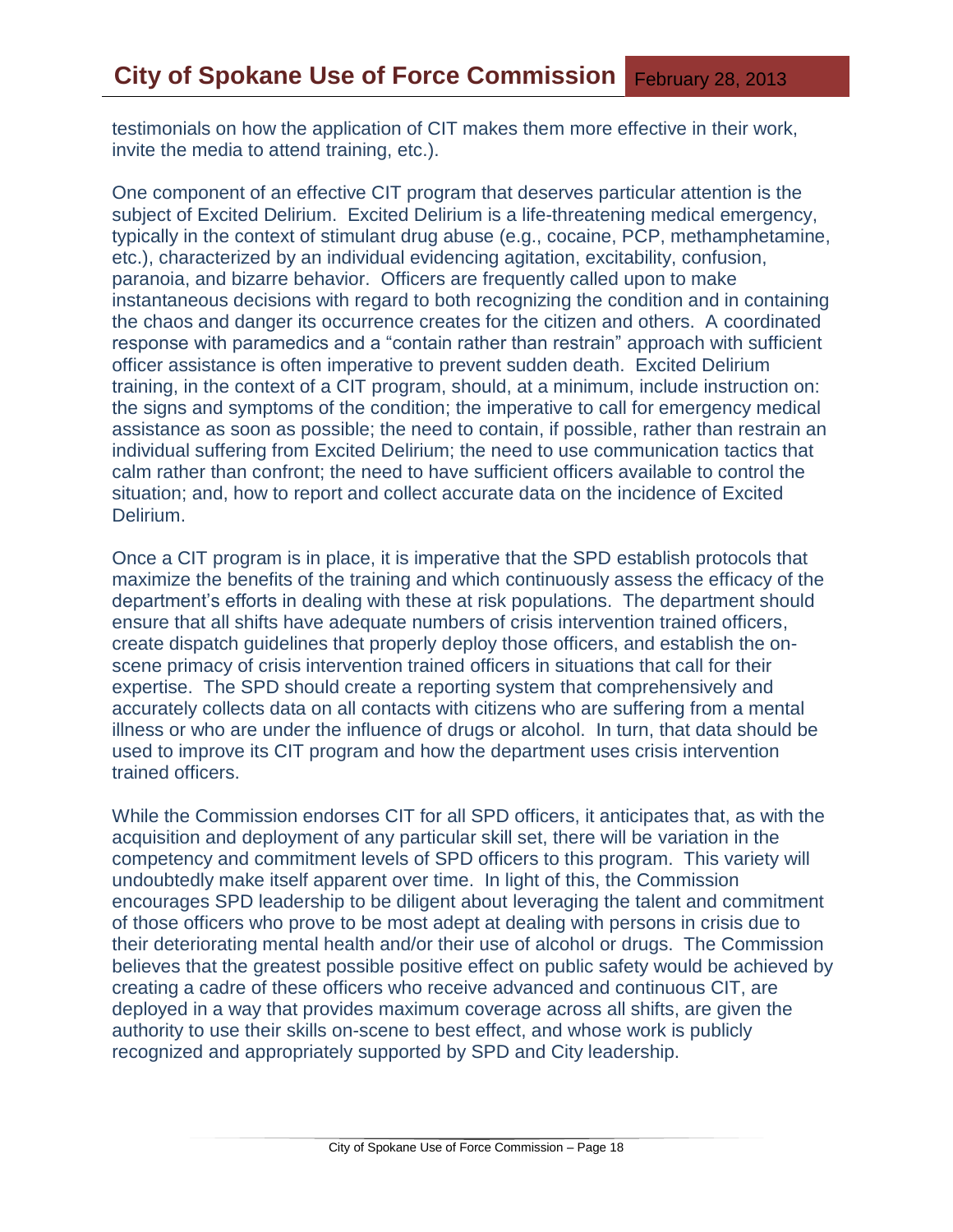#### **Recommendation #13 – Affirm the de-escalation of potentially violent encounters as a primary goal of the department.**

The Commission has been exposed to a variety of statements from members of the SPD to the effect that it is the citizen in an officer/citizen encounter who determines how much force the officer will use. This position was endorsed in private conversations with various SPD officers and in the public testimony presented by Operations Bureau Commander Major Frank Scalise during the April 10, 2012, Commission hearing. Additionally, Officer Terry Preuninger, the patrol tactics instructor for the SPD, expressed similar sentiments in his testimony in the Karl Thompson trial when he said that an officer should "come in at a level above the level of force that [a] person [is] going to direct at you." Thompson Trans. at 2378. Finally, Mr. Gennaco noted in his report that the department's analysis of a November 2010 deadly force incident stated that the deceased subject created the situation that led to the use of deadly force against him. Appendix D at 12.

Mr. Gennaco reports that it is not unusual for police officers to express that the citizen is the person who exercises greatest control over the amount of force used by an officer. *Id.* However, Mr. Gennaco goes on to state:

*A progressive policing model equips officers with strategies that do not allow subjects to dictate the response. It is the peace officer that must effectuate an effective plan of detention that avoids the use of deadly force if at all possible and still safely takes a dangerous individual into custody. The police should dictate the situation; not the subject, and should approach any tactical situation with that mindset. Id.*

During the Commission's May 22, 2012, public hearing Tamara Rossi and Dave Barrett of the Spokane House of Charity discussed the challenges associated with rendering services to special populations. That testimony included a discussion of the Management of Aggressive Behavior (MOAB) training program. MOAB is used by law enforcement, corrections, and mental health providers across the country and locally to reduce the need for restraint and force in dealing with high risk, agitated, and escalating behaviors in individuals. MOAB teaches how to let people burn out their verbal escalation without using force to stop behavior, and is founded on the understanding that individuals respond to personal space, voice tone, and affect even when in an extremely agitated condition.

On June 22, 2012, the Las Vegas Metropolitan Police Department adopted an extensive revision of its use of force policies. Part IX of that revision addressed the issue of deescalation. As a basic principle, the new policy acknowledged that not every potential violent confrontation can be de-escalated, but it does affirm that "officers have the ability to impact the direction and the outcome of many situations they handle, based on their decision-making and the tactics they choose to employ." Las Vegas Metropolitan Police Department, General Order 021-21 at 7 (June 21, 2012). The policy directs officers to "use advisements, warnings, verbal persuasion, and other tactics and alternatives to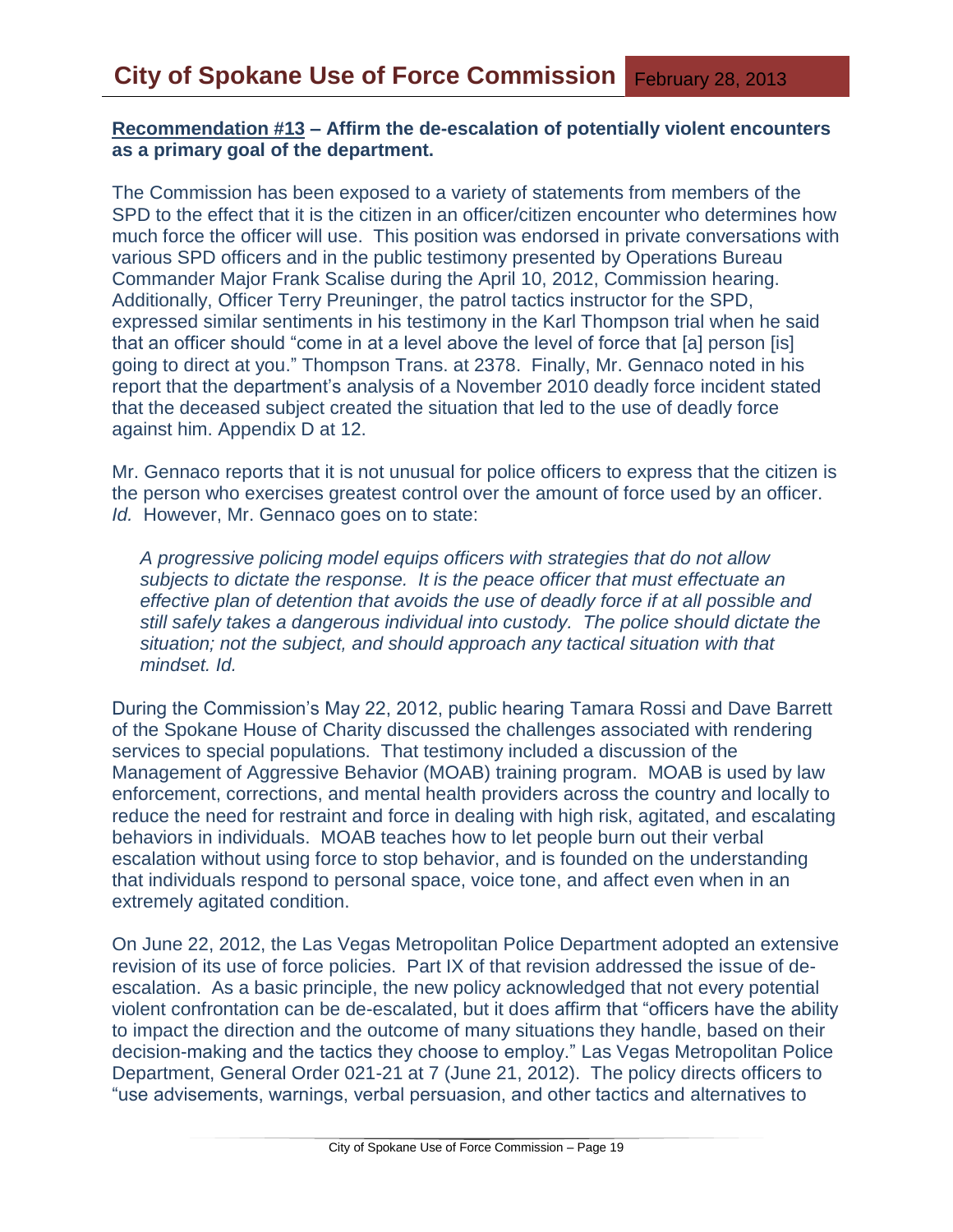higher levels of force" while performing their work "in a manner that avoids unduly jeopardizing their own safety or the safety of others through poor tactical decisions." *Id.*  at 8.

The practices emphasized in the preceding two paragraphs stand in contrast to the expression that the citizen is the person who exercises greatest control over the amount of force used by a police officer. It is critically important that SPD officers are prepared not just to win the conflict, but also to avoid such in the first place. The Commission strongly encourages the SPD to explore using the MOAB program for public safety officers to bring greater intentionality, rigor, and accountability to the SPD's deescalation training outcomes. In the absence of using the MOAB program, the SPD should ensure that it adopts a certified de-escalation training program with measurable outcomes that both impresses upon its officers the obligation to do everything in their power to de-escalate potentially violent situations and prepares them to use deescalation techniques, when appropriate and feasible, to reduce the need for force.

#### **Recommendation #14 – Improve the use of force reporting system.**

A police department's use of force reporting system should be designed to track compliance with legal and policy restrictions on the use of force against the citizenry and to provide information and insight that can be used to improve departmental training and communication. There is a strong correlation between the confidence a community has in its police department and that department's practice of ensuring that all use of force is consistently reported and monitored. A department's failure to meet reasonable expectations in this regard sends a message of indifferent institutional concern and oversight regarding the use of force. Alternatively, a department that proactively and effectively identifies and responds to inappropriate conduct not only is better situated to enhance officer performance and create a robust culture of reflection and improvement, it is also better situated to build public confidence and protect the agency from frivolous complaints and litigation.

According to SPD policies 300.4 and 300.5 an officer must complete a use of force report when his or her application of force appears to have caused physical injury, a subject has expressed a complaint of injury or been rendered unconscious, a level II lateral neck restraint or control device has been utilized, or there has been an intentional discharge of a firearm. In such instances SPD policy 300.5 requires a supervisor to: respond to the scene (if needed); interview involved officers, witnesses, and other involved persons; collect evidence (when appropriate); and, prepare and submit a use of force report through the chain-of-command, to include completing the recommendation section on the report. In the event a supervisor is unable to respond to the scene of an incident involving the reported application of force, the supervisor is still expected to complete as many of the policy's requirements as possible.

A fundamental element in a police department's use of force reporting system is the definition of what types of incidents trigger reporting requirements. The previous paragraph details those triggering events within the SPD. In his report, Mr. Gennaco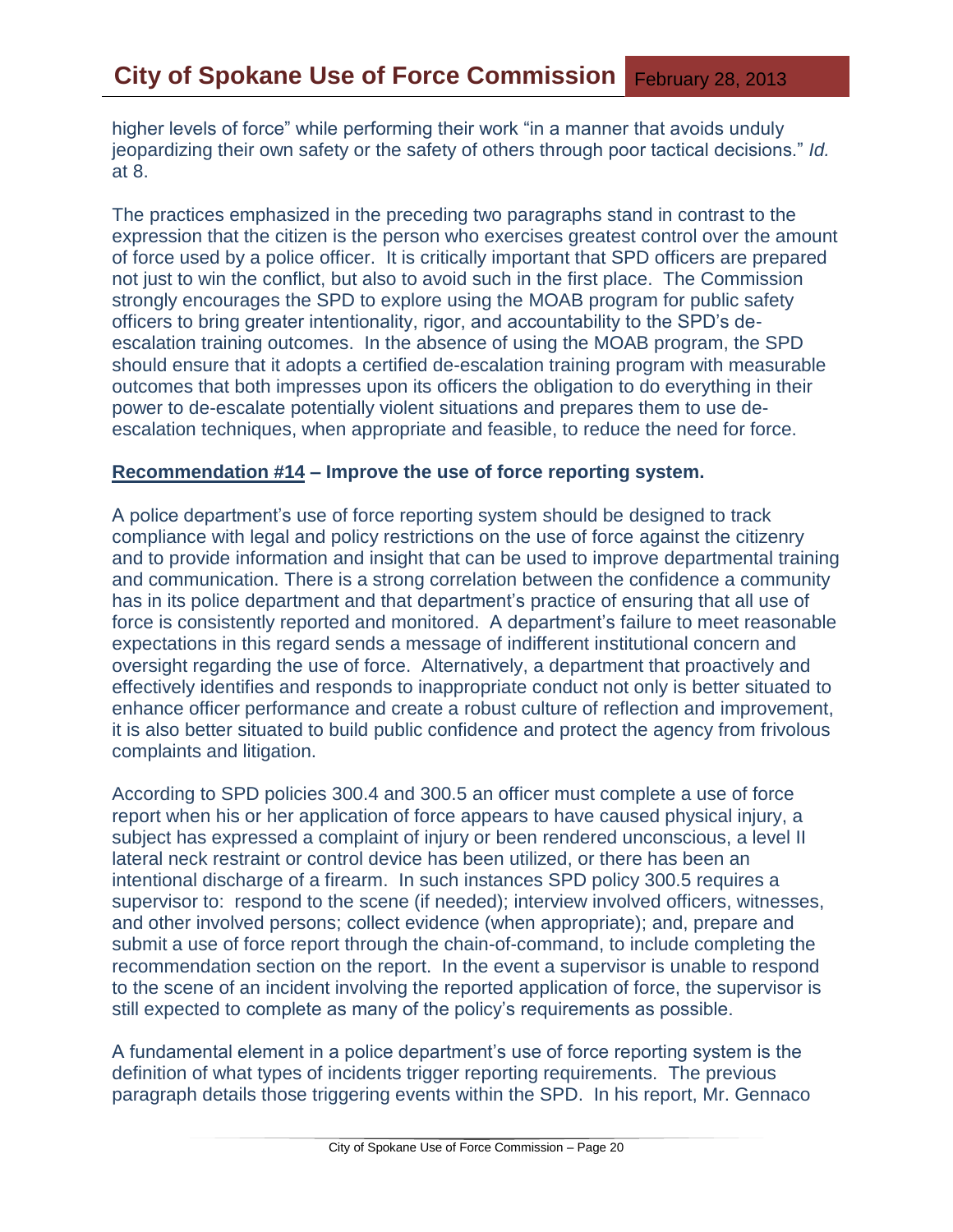recommends that the criteria for prompting a use of force report be expanded to include: "head strikes, knee strikes, elbow strikes, open and closed hand strikes; baton/flashlight strikes; all applications of less lethal devices (OC spray, foam or wood rounds, beanbag rounds, etc.); carotid neck restraint (Level I) …; [and] all takedowns and prone handcuffing incidents that result in any head or facial injury." Appendix D at 28. Mr. Gennaco advances this recommendation as a means of improving the department's ability to evaluate practices, policies, and individual officer actions, and to improve the tracking of the type and frequency of uses of force. *Id.*

The Commission endorses Mr. Gennaco's recommendation for expanding the criteria that trigger use of force reports within the SPD. Additionally, the Commission recommends adding the drawing and directing of a firearm at a subject as a triggering event for a use of force report. Such an action is a significant use of force by an officer to gain compliance over a subject and can be expected to generate great fear on the part of the subject. Accordingly, this use of force should be reported as such with a clear articulation as to why the firearm was pointed at a citizen.

As recounted above, SPD policy 300.5 requires a supervisor to respond to the scene of a reportable use of force "if needed". Recognizing that staffing limitations preclude supervisors from responding to all scenes where reportable use of force occurs, the Commission recommends that, to the maximum extent possible, supervisors do respond to all scenes wherein an officer's use of force has resulted in an injury to another. Once present at any use of force scene, consistent with SPD policy 300.5 and expanding upon the same, the supervisor should ensure that a full inquiry of the event is conducted, to include: identifying, separating, and interviewing all involved witness officers; interviewing those subjected to force; directing the canvassing for witnesses and the taking of statements from all witnesses; collecting evidence surrounding the use of force (e.g., photos of injuries, EMT and hospital reports, Taser<sup>™</sup> downloads, diagrams, status of any charges against the subject, etc.); reviewing officers' reports for completeness, accuracy, and quality; and, assessing whether further investigation is required. In the event a supervisor is not able to respond to a scene, it is critical that a supervisor conduct a thorough and timely review of the completed use of force report and all available evidence to ensure a full and accurate account of the incident consistent with the requirements just listed. Finally, in an effort to take full advantage of the valuable perspective that supervisors have on use of force incidents, SPD policy should require supervisors to document their observations about the force used and any related training, tactics, policy, or supervision issues. Appendix D at 18 & 23.

Although it is included within the previous paragraph, one enhancement to the current SPD use of force reporting system that deserves highlighting is the need to expand the reporting policy so as to require that officers document all that they observe in reported use of force incidents. Mr. Gennaco details an instance in which two officers used force against a subject that was witnessed by a third officer. The two officers who used force did not report the use of force by one another and the witness officer did not file any report at all. Appendix D at 17. Similarly, Mr. Gennaco documents an instance of a Spokane Police Guild attorney reminding an officer that the officer was instructed to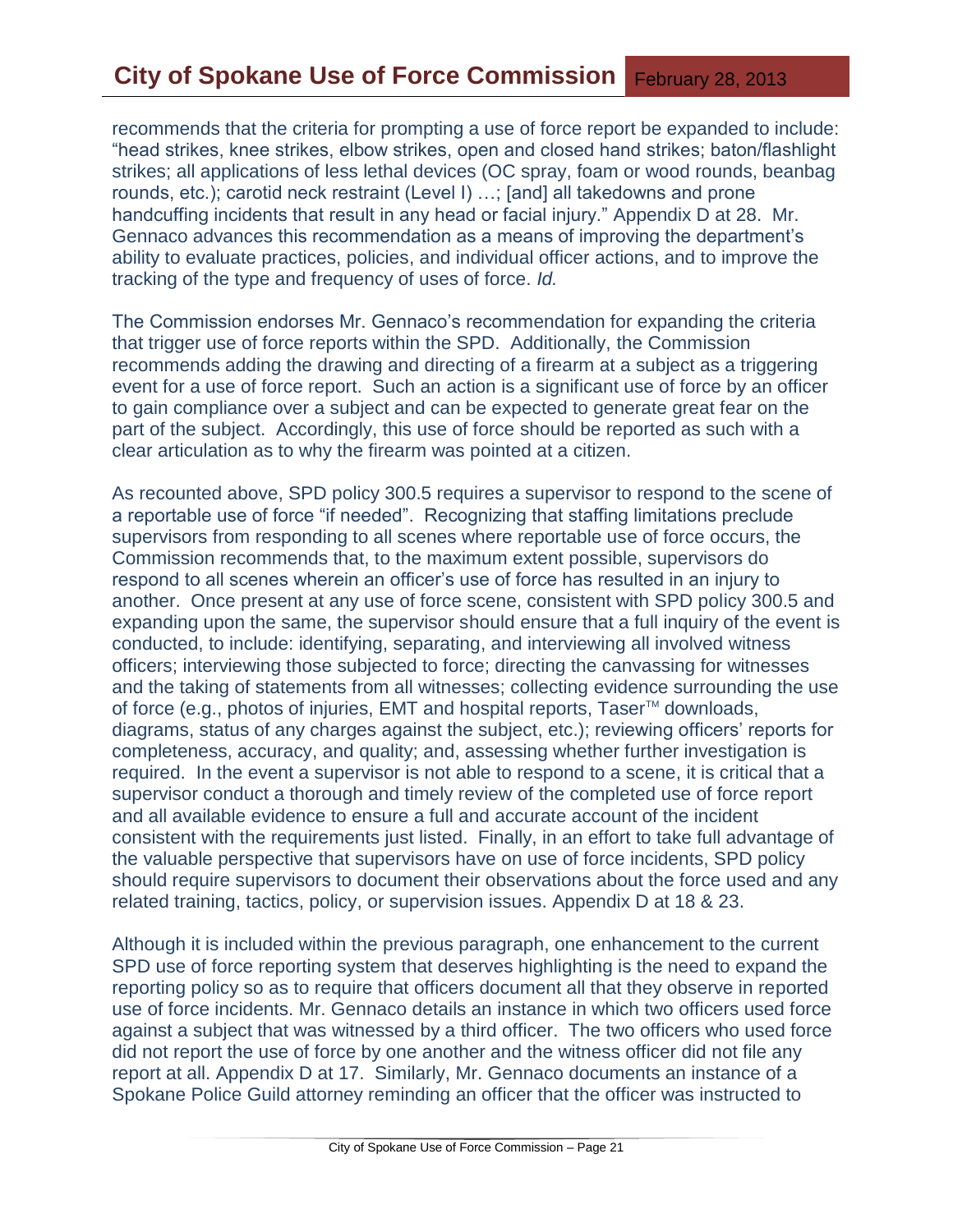report only what he did and not what other officers might have done. *Id.* A far better practice would be to require officers who are trained to be effective witnesses to use that skill to provide a more complete record of how a use of force incident unfolded.

#### **Recommendation #15 – Improve investigation practices in use of force incidents.**

An open, impartial, and effective process of receiving and investigating citizen and officer complaints regarding the inappropriate use of force serves several important purposes. An appropriate complaint procedure ensures officer accountability and supervision, deters misconduct, and helps maintain good community relations by increasing public confidence and respect in the department. Improving SPD investigative practices in use of force cases is an important element to accomplishing all of these positive outcomes.

Mr. Gennaco's exploration of various departmental policies and practices surrounding the use of force required him to review multiple SPD investigative files associated with the work of Internal Affairs and with the administration of Administrative Review Panels and Deadly Force Review Boards. Out of this review, Mr. Gennaco has advanced a number of recommendations that focus on improving various SPD investigative practices. While the Commission encourages the SPD to give serious consideration to all of the findings and recommendations contained in Mr. Gennaco's report, the Commission wishes to call particular attention to the following matters associated with the investigation of use of force cases:

- a. Recognizing the inherent seriousness and formality of the matters under review, the SPD should ensure that all investigations refer to those involved by their last names. Appendix D at 3, 13 & 15.
- b. Ensure that investigators avoid the use of leading questions in the interest of objective fact gathering. *Id.* at 4-5, 16, 25 & 27.
- c. Ensure that officers involved in use of force incidents are segregated from each other and from any others who might potentially contaminate their testimony until such time as their statements are taken. *Id.* at 4 & 15.
- d. All officers involved in a use of force incident, both those exercising force and those witnessing the same, should be interviewed in detail (i.e., beyond a tactical briefing at the scene) on the date of the incident about their observations and actions. Appendix D at 6 & 16. In the event an officer refuses to participate in that interview, they should be subject to a compelled administrative interview as close in time to the incident as possible. *Id.* at 6 & 16.
- e. Ensure that all reasonable efforts are made to identify and interview potential witnesses to all use of force incidents. *Id.* at 25 & 27.
- f. Ensure that all relevant evidence (e.g., status of charges sought against subjects, evidence of the presence or absence of injuries, etc.) is gathered and documented. *Id.* at 25 & 27.
- g. Whenever possible, avoid collecting witness statements or even follow-up responses from witnesses through methods (e.g., email, voice mail, etc.) other than in-person interviews. *Id.* at 25-27.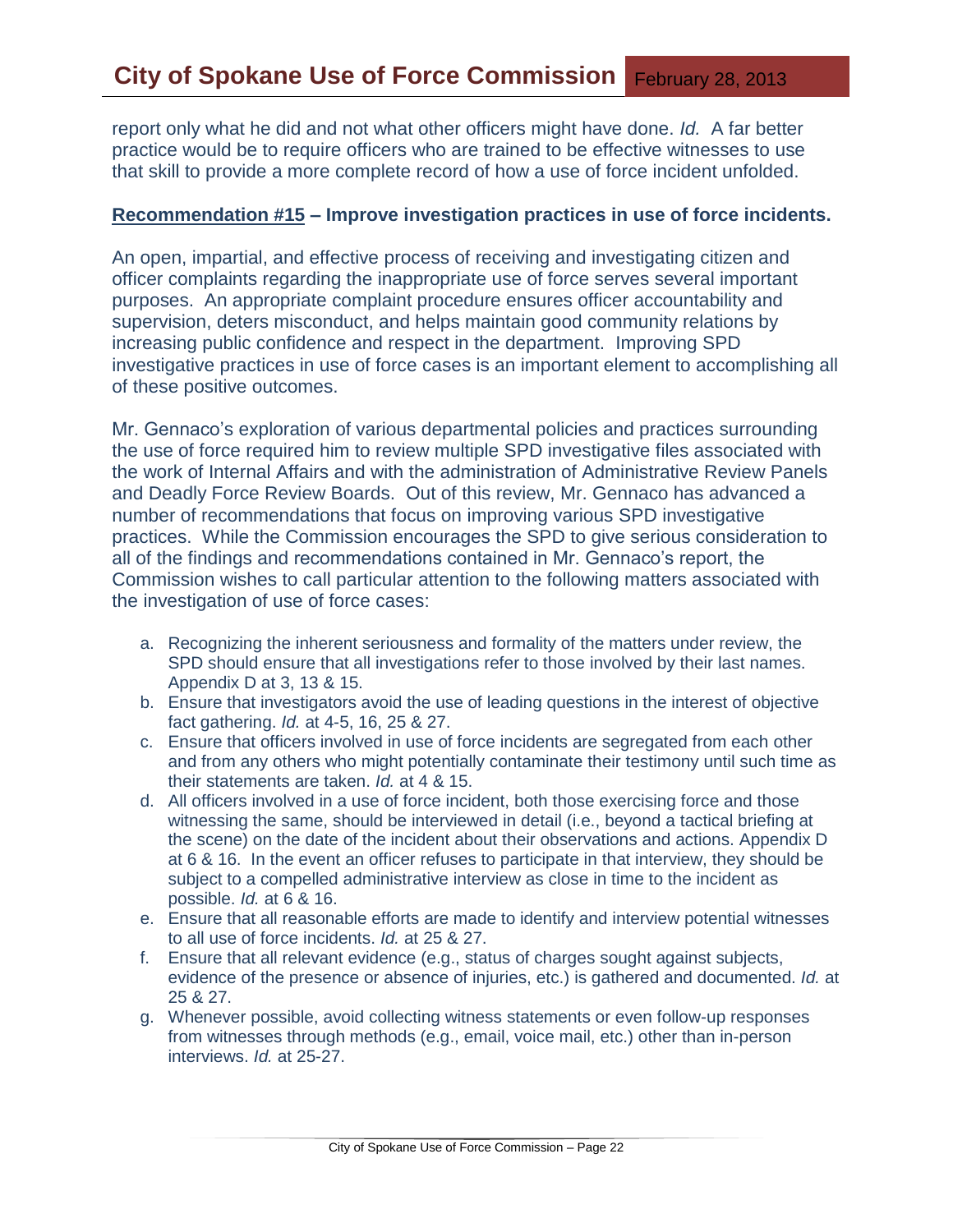#### **Recommendation #16 – Improve the administrative review of the use of deadly force by officers.**

Policy 302.2 of the SPD Policy Manual requires an Administrative Review Panel (ARP) to review the completed investigative file in all cases of an officer using deadly force. The purpose of that panel's work is to make recommendations to the Chief of Police as to whether the use of force was consistent with departmental policy. In cases where the use of deadly force by an officer has resulted in injury or death to a person, the department will convene a Deadly Force Review Board (DFRB) to conduct an administrative review of the incident and make recommendations regarding tactical and training considerations, the quality of supervisor in the incident, equipment performance, and any other relevant observations or considerations. SPD Policy Manual 302.3 *et seq*.

In his review of a November 2010 deadly force incident that involved the discharge of a firearm by six different law enforcement officers, Mr. Gennaco noted that the ARP's report on the incident contained a single paragraph which concluded that all involved officers' use of force was in compliance with departmental policy. Appendix D at 7. This was done notwithstanding that the officers arrived on the scene at different times during the encounter with the subject, from different directions, witnessed different behavior by the subject, and offered various specific justifications for their individual use of deadly force. *Id.* A far better result would be for the ARP to carry out an exacting force analysis of each officer's actions and compare such to the department's training and policy expectations and requirements. *Id.* at 7 & 16.

A DFRB was also convened to review the November 2010 deadly force incident. Two issues that go directly to public and officer safety that were identified by Mr. Gennaco in connection with that review were the consideration of the twenty-four rounds fired by the officers (out of twenty-six total rounds) that failed to strike the subject and the existence of a cross-fire situation in the encounter. Appendix D at 9-10. In regards to the expended rounds, Mr. Gennaco recommends that the DFRB examine each officer's use of deadly force individually and arrive at an assessment of whether the officer was tactically sound and proficient when he discharged his weapon. *Id.* at 9 & 16. Similarly, Mr. Gennaco considered the DFRB's review of the cross-fire issue to be incomplete due to its failure to sufficiently explore the question based upon the placement and actions of all of the officers involved in the incident. *Id.* at 10 & 16. Recognizing that a single instance does not necessarily represent a consistent pattern, the Commission nevertheless calls for the SPD to reflect upon Mr. Gennaco's findings and to ensure that DFRBs always thoroughly explore deadly force encounters for lessons learned that will enhance public and officer safety.

#### **Recommendation #17 – Create and deploy a fully developed Early Intervention System.**

Operating under the premise that small issues will lead to big problems if left unattended, an Early Intervention System (EIS) is a valuable administrative tool that can enhance accountability and integrity in a law enforcement agency. An EIS is a data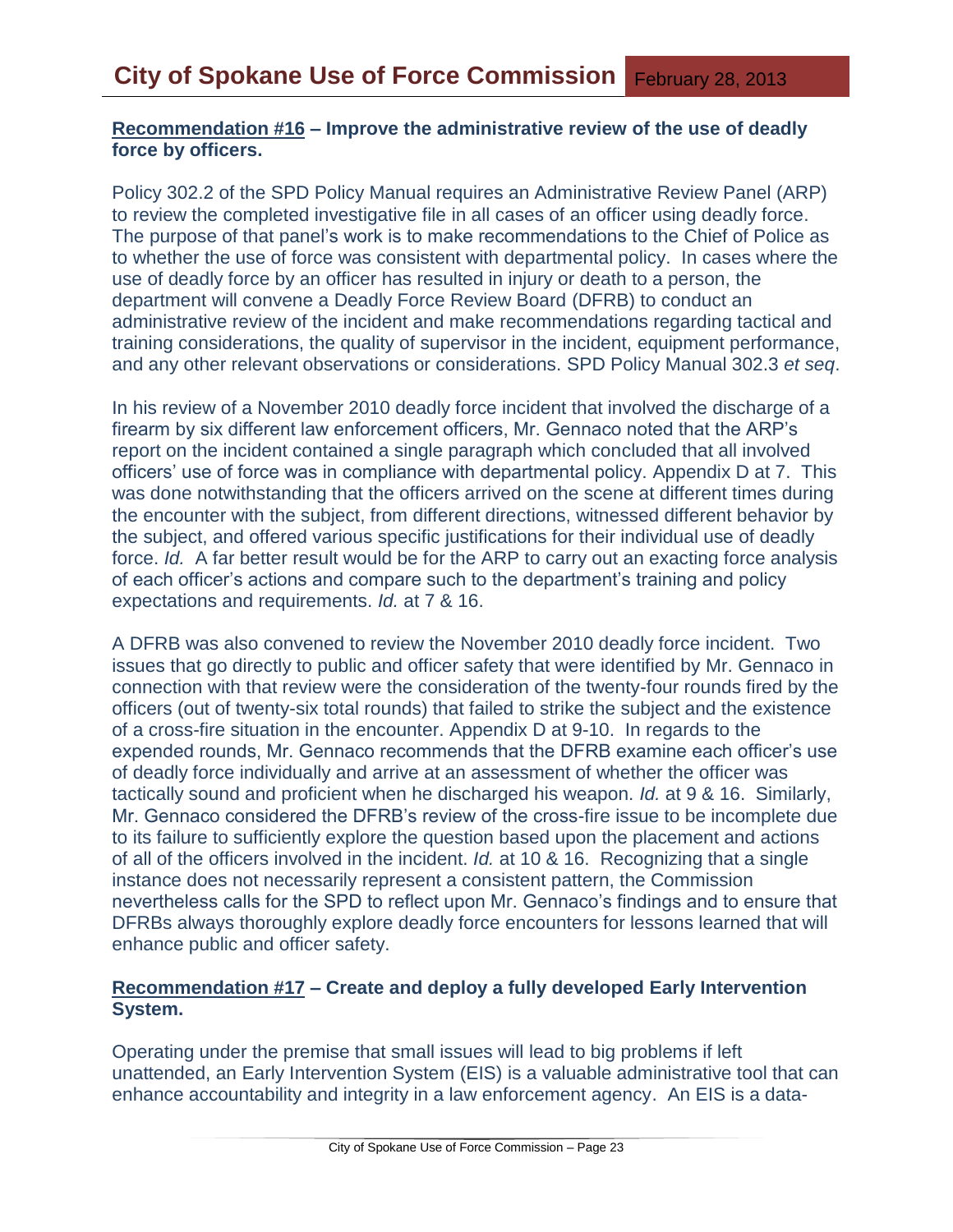based management tool designed to identify officers whose behavior is problematic and to spur intervention to correct that performance before the situation escalates into a formal disciplinary action or worse. A department's EIS must be part of its larger efforts to support and improve officer performance. Frontline supervisors are key actors in the use of an EIS, but the Chief of Police and his command staff must be committed to the full deployment of the system.

The information collected as part of an EIS can be as expansive as a department desires. Of particular relevance to the issue of the use of force, an EIS should track all reported uses of force, searches and seizures, number of arrests, and any civilian or internal complaints, civil suits, or criminal charges regarding the use of force. Additionally, recognizing that aberrant behavior in a multitude of performance areas can be a precursor to a use of force problem, an EIS system should capture other information that could identify outliers in the department. This could include, for example, such things as unusual numbers of pedestrian stops, the failure to meet training obligations, disciplinary actions, negative performance evaluations, and any civilian or internal complaints, civil suits, or criminal charges against an officer for matters other than the use of force.

It is important to make sure that EIS thresholds are set at an appropriate level so as to initiate relevant and effective intervention (i.e., not so high that intervention never occurs or occurs too late). For example, recognizing that the officers who are of particular concern are indeed the outliers on the force, thresholds for triggering intervention can be set to capture approximately 3-5% of the line officer population. Additionally, the criteria for the system should take into account the need to create single-event thresholds for occurrences that are so critical that they require immediate department intervention and should implement rolling thresholds, thereby ensuring that an officer who has received an intervention is not permitted to engage in the initial threshold number of additional events before again triggering the EIS. Finally, the structure of the system must ensure that interventions follow close in time to the actual triggering event.

Once the EIS is triggered for an officer, it is critical that the supervisor conduct a thorough review, take appropriate action, and be diligent in tracking resolution. The supervisor should review any triggering event in its entirety and prescribe appropriate resolutions or training opportunities specifically targeted to the behavior that prompted the intervention. At a minimum, supervisors should be required to review the EIS files on each subordinate every two months and a response by a supervisor should be required within two weeks of detecting a red flag. Thereafter, the supervisor should check the EIS on that officer every month for twelve months to determine if the response has satisfactorily resolved the issue. In each instance of a red flag, the supervisor should document what action was taken and document the event in at least the subject officer's next performance evaluation and the officer's next promotion recommendation. Ideally, a regular audit of the system would be conducted to make sure that it is being optimally deployed.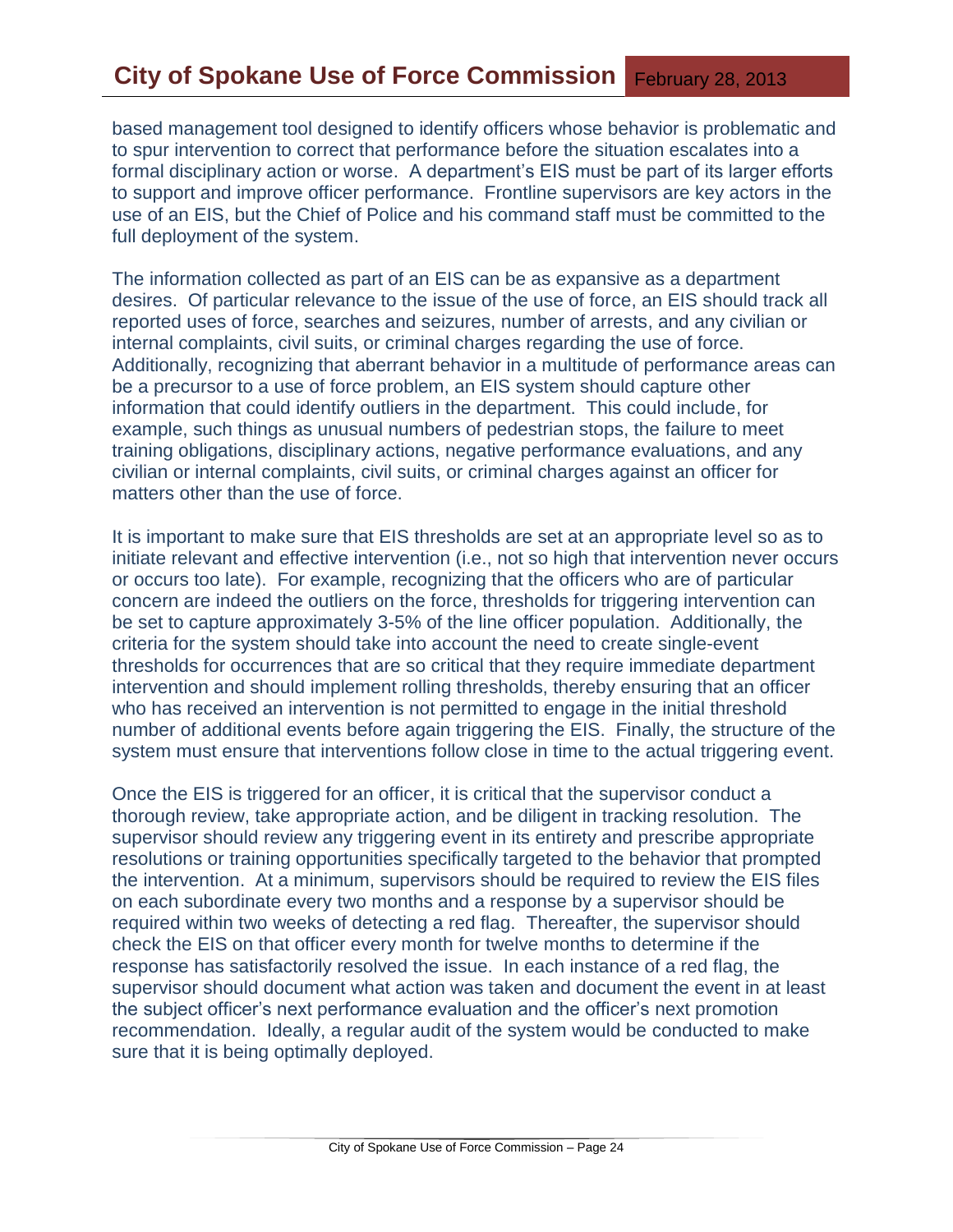#### **Recommendation #18 – Equip officers with body cameras.**

Providing officers with body cameras will preserve important evidence of the circumstances surrounding encounters between the SPD and citizens. Although no recording can be a perfect record of the totality of an event, body cameras will help SPD officers gather evidence, improve the quality of their reports, and protect them from false citizen complaints, and they will provide valuable evidence when the circumstances of an encounter are called into question by any source.

## **Recommendation #19 – Explore standardizing the weapons carried by officers in the line of duty.**

The Commission is aware that there is variation in the types of weapons that SPD officers are allowed to carry. For example, officers are allowed, with permission, to carry non-standard firearms or batons. While some have expressed a concern about this practice, the Commission is not in a position to state that it should be continued or disbanded. Rather, the Commission recommends that the Chief of Police review the matter and report to the Mayor on whether weapons standardization should be implemented, and if not, then why not.

## **C. Citizen Oversight**

Although this report is organized in a way that this section is set apart from the earlier "Culture" section this should not take away from the fact that citizen oversight can, and should be, an incredibly positive force on the culture of a police department. Internally, in the absence of appropriate citizen oversight it can be difficult for individual officers to speak up in the face of peer pressure promoting a code of silence. Externally, a primary value of citizen oversight is its ability to bring transparency to the work of a police department, and thus, lessen distrust between the department and the citizens it serves. Holistically, a police force that welcomes independent citizen oversight can use that engagement as a feedback channel that leads to better insight into the department, better training, better community relations, increased officer morale, and, ultimately, an improved organizational culture.

#### **Recommendation #20 – Invest the Office of the Police Ombudsman with the authority and discretion to open and conduct independent investigations concerning the operations, actions, or omissions of the SPD.**

Investing the Office of the Police Ombudsman with the authority and discretion to conduct independent investigations is essential to both establishing objective oversight and building public trust. As a function of human nature, individuals who are part of a group are more likely to favor the interests of the group over "outsiders." In the context of an investigation into a fellow group member's alleged misconduct, the peer investigator is apt to be more selective about the investigation's scope and depth, and may be inclined to avoid a transparent process. All of this behavior can compromise the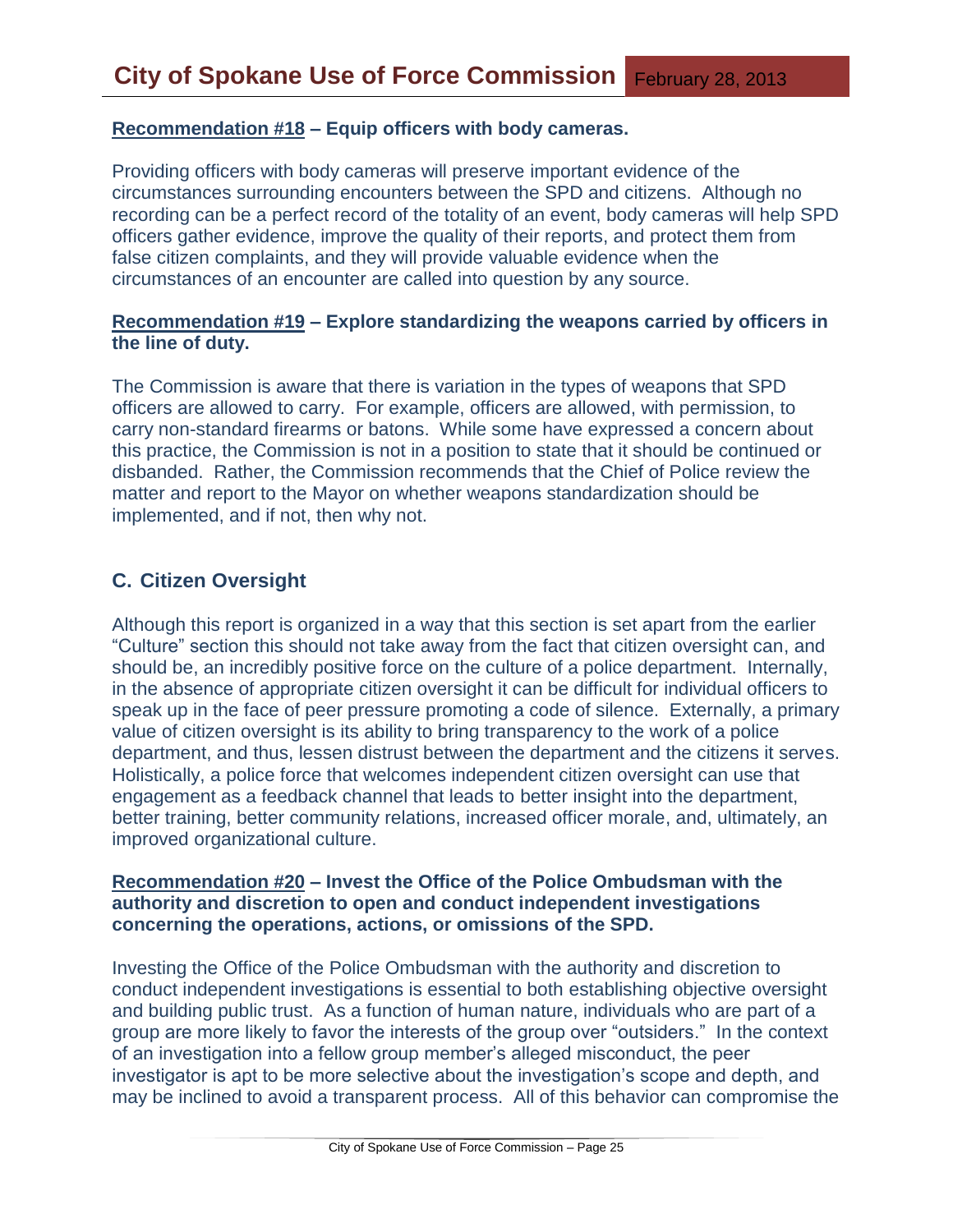quality of the investigation and negatively impact the public's trust in the process and the institution. Conversely, the more independent the investigator, the more likely the investigation will be perceived to be credible to those involved and to the general public.

The ability of the Office of the Police Ombudsman to open and conduct an investigation should not be dependent on the receipt of a complaint from a member of the public. While the expectation is that most of the office's investigations would originate from such a complaint, the Office of the Police Ombudsman should have the authority to open an investigation when the Ombudsman has knowledge of evidence sufficient to form a reasonable basis for the investigation – whatever the source of the knowledge.

**Recommendation #21a – All City employees and those acting on behalf of the City should be required to cooperate fully and truthfully with the Office of the Police Ombudsman.**

**Recommendation #21b – Subject to legal privilege, the Office of the Police Ombudsman should be given full, unrestricted, and complete access to any and all City information, files, evidence, or other material which the Ombudsman deems necessary to the performance of his/her duties.** 

The ability to conduct an independent investigation is severely undermined if the Office of the Police Ombudsman does not have the authority to require the cooperation of all City employees and agents, and to secure all necessary records. All City employees and agents, as conditions of employment, should be required to truthfully and completely answer all of the Office of the Police Ombudsman inquiries and fully comply with all requests for records. Appropriate policies and procedures should be adopted so as to extend the protections put forth in *Garrity v. New Jersey*, 385 U.S. 493 (1967) to employees who are required to appear and provide testimony (i.e., compelled statements related to an employee's job and job duties have immunity in any subsequent criminal prosecution of the statement maker).

Prior to conducting any investigative interviews of City employees or agents, the Police Ombudsman should give the employee a memorandum that clearly informs the employee of his or her obligation to truthfully and completely answer all questions asked by the Ombudsman as a condition of employment. If the Ombudsman determines, by a preponderance of the evidence, that a City employee has either knowingly provided false information to, or failed to cooperate fully with, the Office of the Police Ombudsman, the Ombudsman should contact the Chief of Police or appropriate department director and request that the employee be notified of his or her obligation to completely and truthfully cooperate with the Ombudsman. If, after being so notified, the City employee refuses or fails to cooperate completely and truthfully with the Ombudsman, the Ombudsman should file a formal complaint of misconduct against the employee with the Chief of Police or appropriate department director.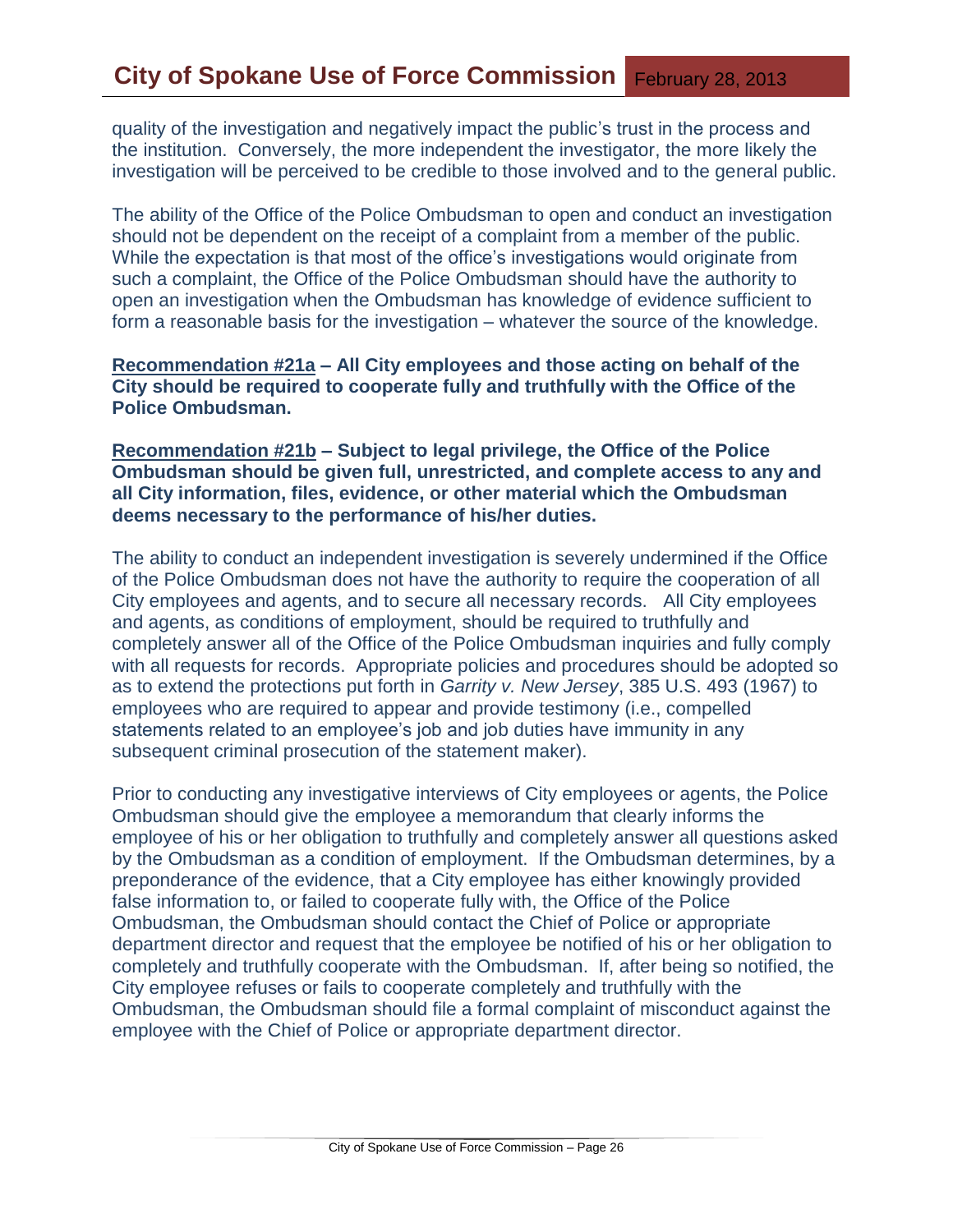## **Recommendation #22 – Create a Citizen Advisory Board for the Office of the Police Ombudsman.**

A Citizen Advisory Board should be established to provide oversight to the Office of the Police Ombudsman. The members of this Board (seven in total) should be appointed by the Mayor and confirmed by the City Council. The Board should be empowered, at a minimum, to: advise the Office of the Police Ombudsman on practices and policies; make recommendations regarding SPD complaint investigation practices, procedures, and policies; request review, monitoring, or inquiry into specific incidents or issues; and, assist the Ombudsman in community communication, outreach, and education.

## **D. City Administration**

## **Recommendation #23 – The Mayor should maintain an active and visible role in SPD oversight and administration, and in promoting the department to the community.**

As the elected executive of the City the Mayor should play a visible and active role in SPD oversight, administration, and public engagement. The Mayor appoints the Chief of Police. The Mayor should be an advocate for the entire SPD and for the Chief's administration. The success of the Chief is dependent, in significant part, upon the support of the Mayor.

The Mayor should have an active discussion with the community on the establishment of the proper resources for the department and what the community should expect in terms of greater or lesser levels of service associated with the City's budget. The Mayor should create forums where members of the community can ask questions about the department, express their opinions on the SPD's performance, and make recommendations for improvement.

The Mayor has an important role in recognizing and communicating to the citizens the many positive aspects of the SPD and in fostering the community's trust in, and respect for, its officers. The Mayor should seek opportunities to publicly honor officers who are recognized within the department for excellence in service and performance.

The public must know that the Mayor is personally committed to supporting a department that exemplifies professionalism, respect for others, and a high degree of service to the public. This is particularly important for the current Mayor and his leadership team who are being called upon to make changes within the department following Otto Zehm's death, Officer Thompson's conviction, and the aftermath of both.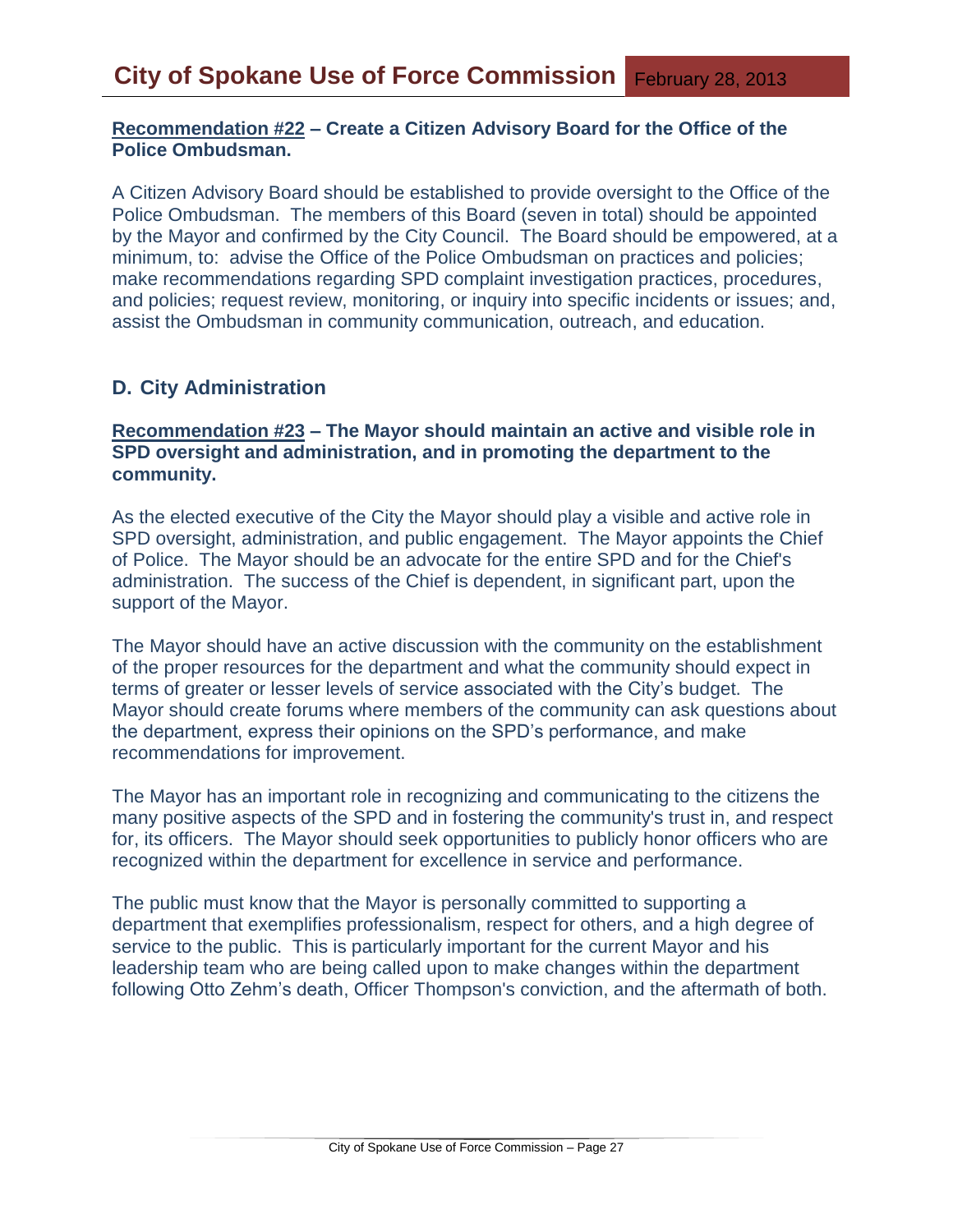## **Recommendation #24 – The City Attorney's Office should maintain separation of duties and functions between litigation support, employment law representation, and police legal advising.**

In her June 28, 2012, presentation to the Commission, Assistant City Attorney Mary Muramatsu explained how the City Attorney's Office (CAO) assigns responsibilities when it comes to providing support to the SPD. That support is now organized around three activities: litigation support, employment law representation, and police legal advising. Litigation support and employment law representation are provided by the appropriate lawyers in the CAO Civil Division. Police legal advice is provided by an Assistant City Attorney who is assigned to the SPD for that function. This separation of duties is the appropriate way for the CAO to render services to the SPD. It ensures that the appropriate subject matter experts are providing direct support to the SPD, that the interests in one area are not unduly put above interests in another area, that conflicts of interest are mitigated, and that a broader understanding of the needs and challenges associated with the SPD is maintained within the CAO.

The organizational structure described above is new. From approximately 2005 until these changes were recently made, the SPD was advised in all matters by a lead attorney out of the CAO. That attorney served as the single point of primary contact for the SPD on all legal matters – litigation, employment, and general advice. It is the Commission's position that the "lead attorney" model creates both real and perceived conflicts of interest that compromise the quality of service received by the SPD and that increase the City's risk profile. The Commission strongly recommends that the lead attorney model not be re-established at any time in the future.

#### **Recommendation #25 – The CAO should adopt strict policies and procedures that ensure the office maintains appropriate distance from all criminal prosecutions of SPD personnel.**

The CAO has the responsibility of providing a defense for SPD officers facing civil law suits arising out of officers acting within the scope of their employment. The CAO does not, however, have the same responsibility when it comes to SPD officers facing criminal prosecution. As explained by Assistant City Attorney Muramatsu to the Commission, in that instance the CAO is supposed to remove itself from all involvement in the criminal case. The City Attorney should adopt policies and procedures that ensure the appropriate separation is observed in criminal prosecutions of SPD officers.

## **Recommendation #26 – The CAO should take an active role in the development and updating of the SPD's use of force policies, and the department's use of force training materials and program.**

The use of force by a police officer is strictly regulated by legislation and case law implemented through SPD policies, training, and oversight. In light of this and in light of the concerns raised in Ms. O'Linn's report regarding the weakness of the legal content in the department's use of force training materials, the CAO should take an active role in